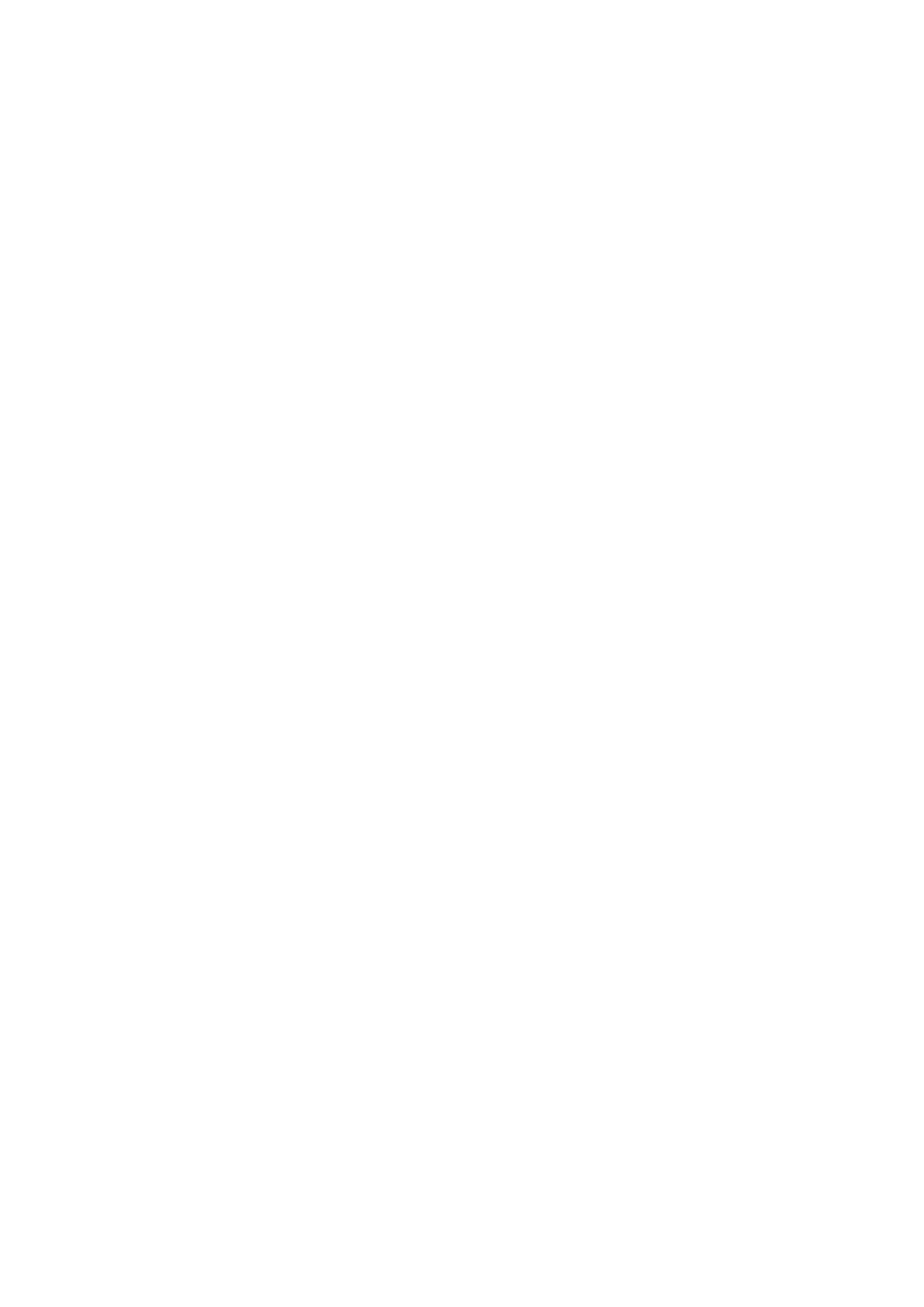Climate Change Strategy for Dublin City 2008 - 2012

**Prepared by:** 

The Environment & Engineering Strategic Policy Committee in association with CODEMA (City of Dublin Energy Management Agency)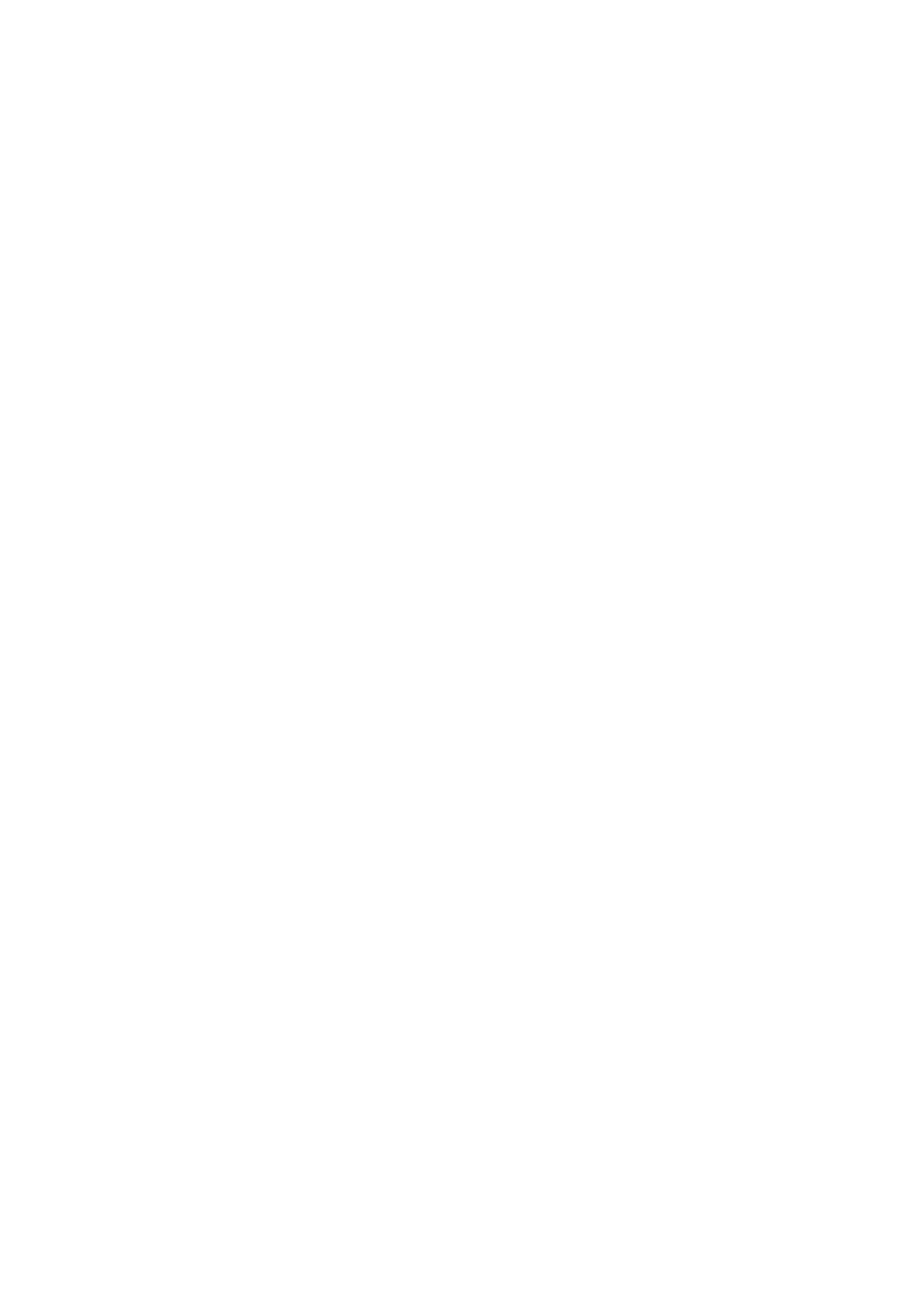#### **Contents**

| Foreword                                  | $\overline{7}$   |
|-------------------------------------------|------------------|
| <b>Strategic Policy Committee Members</b> | 8                |
| Introduction                              | $\boldsymbol{9}$ |
| <b>Indicators and Actions</b>             | 10               |
| Energy                                    | 11               |
| Planning                                  | 13               |
| Transport                                 | 16               |
| Waste Management                          | 20               |
| <b>Biodiversity</b>                       | 23               |
| Summary of Indicators                     | 26               |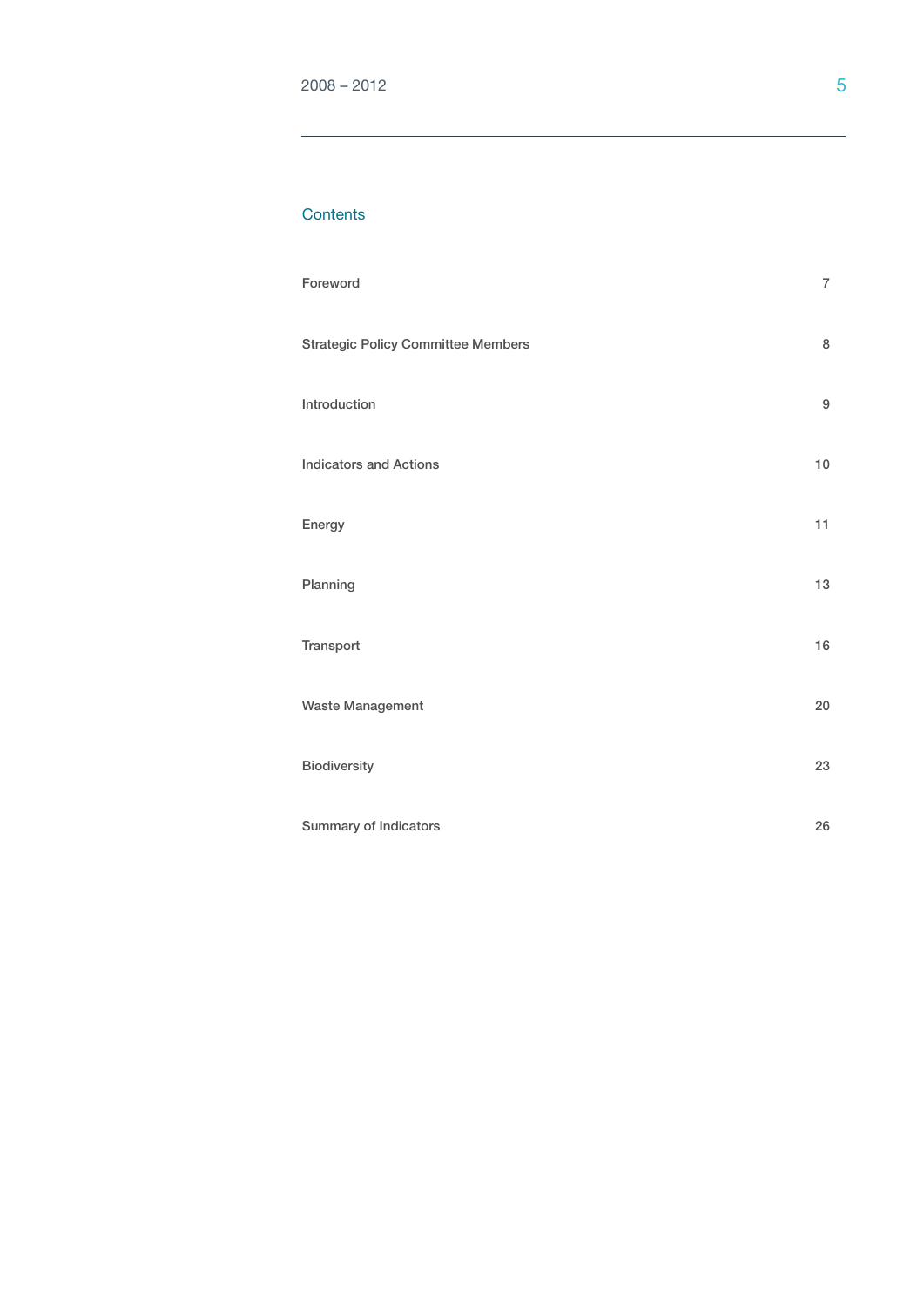## Eurocities Declaration on Climate Change Outline Brief

Through Dublin's membership of EUROCITIES, Dublin is joining other major European cities in drafting a common declaration to combat climate change. The *'EUROCITIES Declaration on Climate Change'* reiterates that the local level has an essential role to play in the fight against climate change and, therefore, cities are crucial partners. The signatories to the declaration are committed to developing energy action plans and to implement effective reduction and adaptation measures to fight climate change. The Mayors of the first group of cities participating will sign the Declaration at an official ceremony under the French EU Presidency on 27th October in Lyons.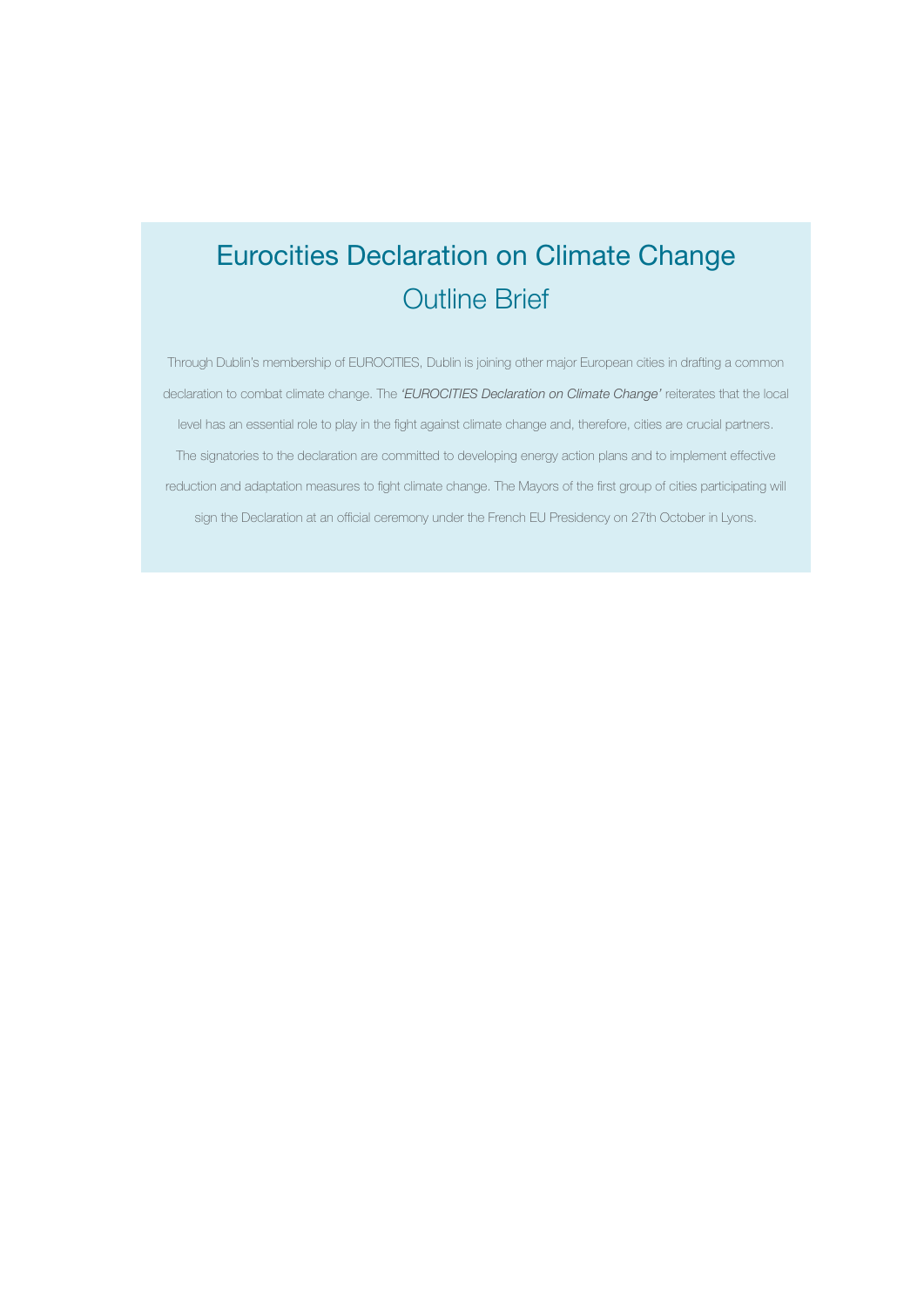## **Foreword**

There are many dimensions to Climate change and within the Climate Change Strategy for Dublin City 2008–2012 we commit to focus on continuing to implement a range of measures across key areas. This strategy involves a cross cutting approach and includes targets in energy, planning, transport, waste management and biodiversity.

This Strategy builds on existing environmental policies whilst recognising the potential implications of climate change as one of the key drivers of change within our community. We have a responsibility to set out ways in which the effects of climate change can be minimised. By acting together we can lead the response at a local level by adapting our behaviour in order to increase our energy efficiency and benefit from reduced emissions, whilst promoting sustainable development in the City. We must act to achieve the measures outlined and protect our economic, social and cultural development.

 $\mathcal L$   $\mathfrak v$ 

John Tierney **Cllr.** Tom Stafford City Manager Chairperson, Environment & Engineering SPC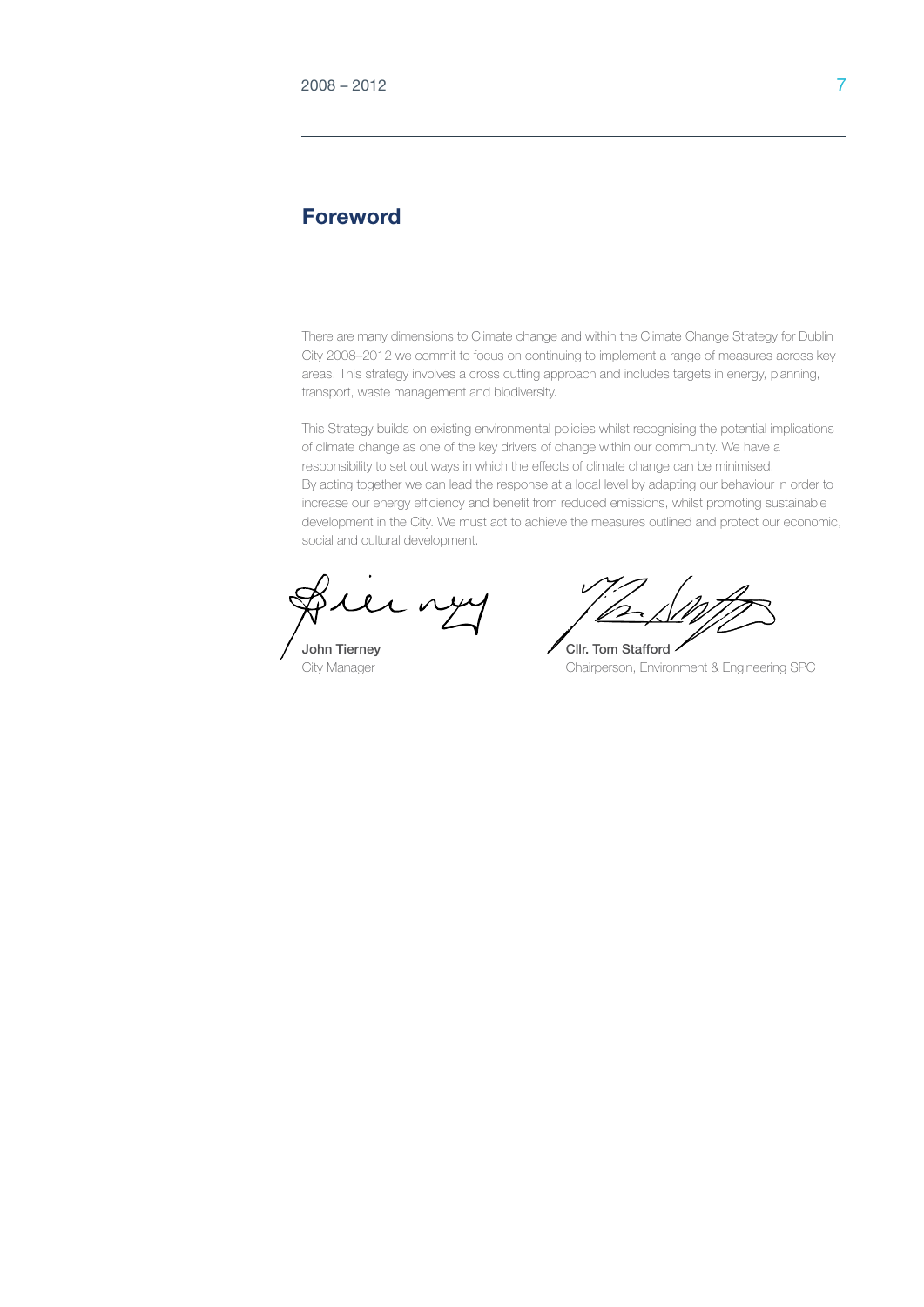## **Strategic Policy Committee Members**

| <b>Councillor Tom Stafford</b> | (Chairperson)          |
|--------------------------------|------------------------|
| Councillor Joan Collins        |                        |
| Councillor Emer Costello       |                        |
| <b>Councillor Pat Crimmins</b> |                        |
| Councillor Daithi Doolan       |                        |
| Councillor Dessie Ellis        |                        |
| Councillor Bronwen Maher       |                        |
| Councillor Mary O'Shea         |                        |
| Councillor Oisin Quinn         |                        |
| Councillor Sarah Ryan          |                        |
| Mr. Donal Buckley              | <b>IBEC</b>            |
| Mr. Laurence Gill              | <b>Trinity College</b> |
| Ms. Lorna Kelly                | Community Forum        |
| Mr. Noel Merrigan              | <b>ACRA</b>            |
| Mr. Damian Nolan               | An Taisce              |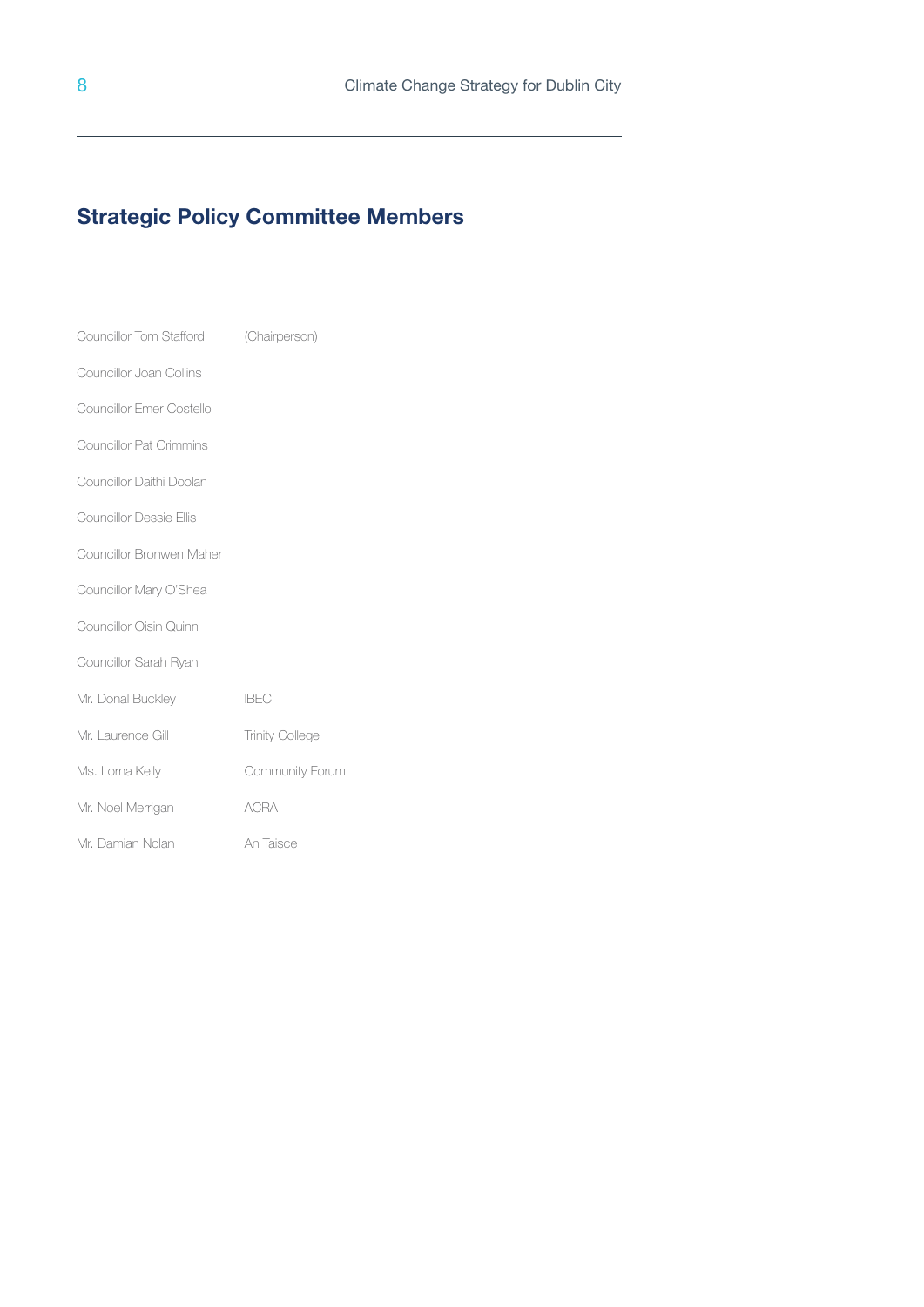## **Introduction**

Dublin City Council (DCC), through the Environment & Engineering SPC has decided to prepare a climate change strategy for the city. This draft strategy has been prepared in association with the City of Dublin Energy Management Agency (Codema).

 $CO<sub>2</sub>$  is the greenhouse gas that has the strongest effect on climate change and the strategy focuses primarily on the reduction of  $\mathrm{CO}_2$  gases.  $\mathrm{CO}_2$  mainly comes from the combustion of fossil fuels and our use of energy, therefore, which is commonly in the form of fossil fuels, is strongly connected to climate change. Due to the release of these gases the climate has already started to change and will continue to do so giving higher global average temperatures, higher sea levels and changes in weather patterns leading to more extreme events with risk of extended periods of extensive flooding.

 $CO_{2}$  emissions in the city can be divided between four major sectors – residential 32%, services 23%, manufacturing 20% and transport 25%. There are also some emissions from the waste management sector.

In 2006 Dublin City, which has 12% of the Irish population, released approximately 5 million tonnes of  $CO<sub>2</sub>$ , which was approx. 10.5% of the total Irish emissions that year. On average a Dubliner releases 9.7 tonnes of  $\mathrm{CO}_2^-$  per year, while the Irish average is 11.3 tonnes.

The Climate Change Strategy for Dublin City is in accordance with the National Climate Change Strategy and with other agencies and State Departments. Close co-operation with all the local authorities in the Dublin Region is envisaged. The strategy will cover the years 2008-2012 in the short-term, but also takes into account a medium-term view to 2020 and beyond. Once each year the strategy will be reviewed and updated.

Five focus sections have been chosen for the strategy - energy, planning, transport, waste management and biodiversity and the actions and key performance indicators under each of these headings are set out below. Also set out below, under each of the 5 headings, are the actions currently being taken by Dublin City Council. The section on biodiversity outlines actions to mitigate against climate change.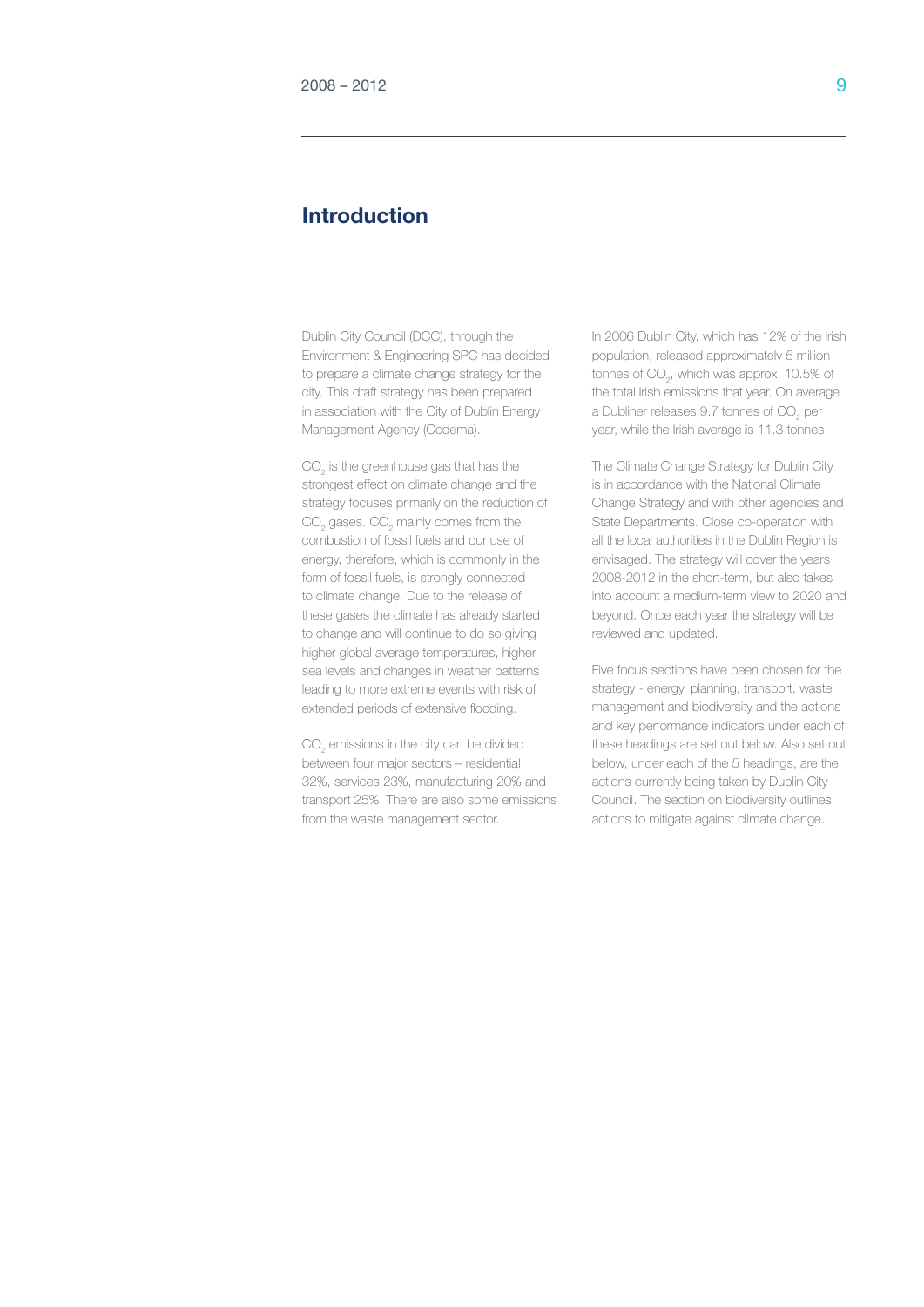## **Indicators and Actions**

The intention is to define immediate and practical steps for direct action by Dublin City Council, with timetables and targets. Therefore, a limited number of indicators is selected from a long potential list, at least in the first instance, in order to give a sharper focus on achieving real results. They are selected on the basis of being realistic and readily understood by the general public. The targets are designed to be specific. achievable and measurable from year to year.

The corresponding actions, which are set out in each of the five sections, focus on the areas that are under the direct control of Dublin City Council, or at least within the Council's sphere of major influence.

#### General Indicator

Apart from the indicators listed under each section of the strategy, a general indicator for the progress of Dublin City regarding the decrease of Green House Gases (GHG) has been chosen. This indicator is:

**1.** Tonnes of  $CO<sub>2</sub>$  / capita / year

#### General Actions

Two other important general actions have been identified, as follows:

- $\triangleleft$  Identify areas for support from National Government, which will support and facilitate the delivery of the actions set out in this Climate Change Strategy
- ◆ Climate change proof the Dublin City Development Plan and other plans, studies and policy documents
- **EXECUTE:** Prepare and adopt an Action Plan on Energy for Dublin

#### **Targets**

The City Council will set specific targets for the reduction of emissions in relation to energy use, transport, housing and waste management. These targets are being developed following a consultation process that took place in early 2008 and which included key stakeholders.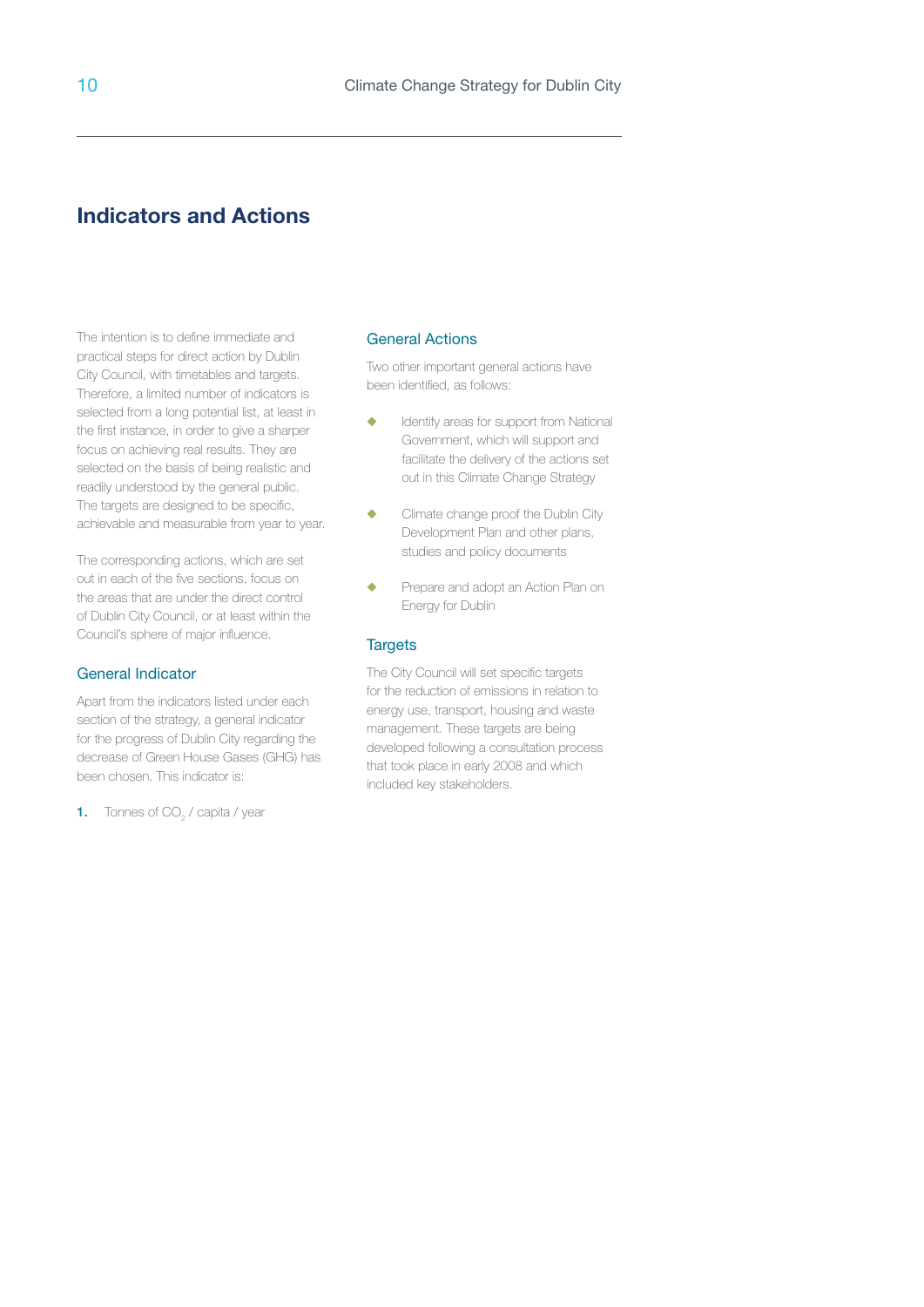## **Energy**

Actions taken by Dublin City Council



Dublin Oity Council Image: Dublin City Councilnage:

*Roundwood Waterworks. A water turbine provides all the energy required at the plant.*

**Solar:** Solar panels have both been installed in existing buildings within the Social Housing stock, and are now becoming standard in new developments, (for example York Street).

**Biogas:** In the wastewater treatment plant the city is recovering the methane that is naturally formed when sludge is treated and the methane gas is burned for electricity production.

**District heating and CHP:** The City Council has carried out a feasibility study on the implementation of a citywide district-heating network and developers in the Dublin area have been approached on the benefits of district heating and they have been encouraged to consider district heating for their developments.

Public Lighting: The City Council uses the most energy efficient light sources and equipment available for its public lighting. The Council has been moving towards the fuller use of LEDs in traffic lights.

**Other measures:** An innovative water turbine, producing 100 kw of electricity, has been installed in the Roundwood Waterworks. It takes its energy from the water dropping from the reservoir to the treatment tanks and provides all the energy required at the plant.

#### **Targets**

#### **Indicators**

- 2. Total share of renewable energy for social housing, public buildings and installations, including traffic
- **3.** Number of social housing units, public buildings and community centres connected to district and group heating systems, assessed against the annual target
- 4. Number of CHP units within the private housing and commercial sectors, assessed against an annual target Proposed Actions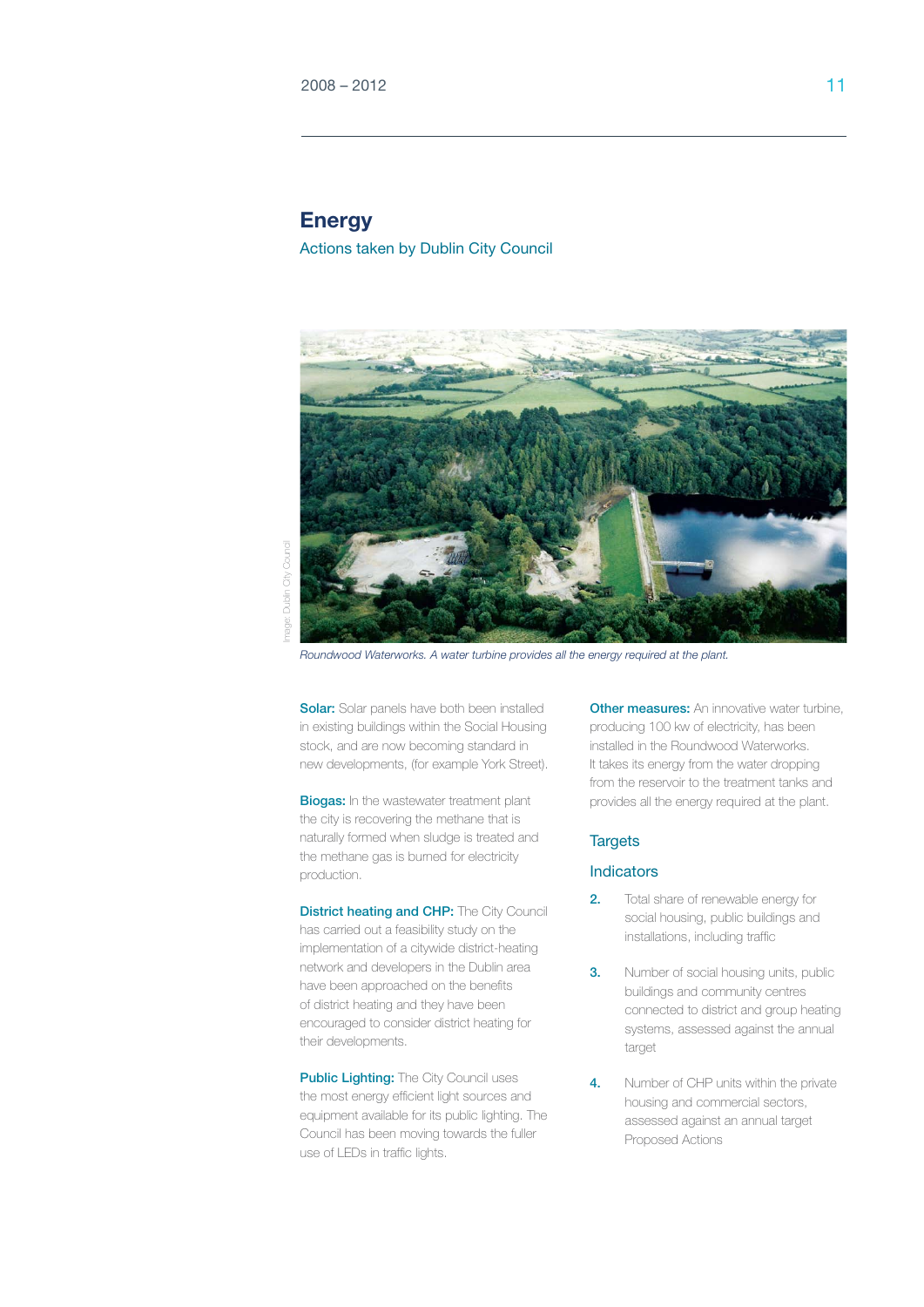## **Energy** Proposed Actions

- $\triangle$  Map areas that can be served by the proposed district-heating network to be used by planners and for inclusion in the next City Development Plan
- $\blacklozenge$  Develop, publish and disseminate technical and operational guidelines for district heating in Dublin to inform both planners and developers to ensure compatibility between different schemes
- $\leftarrow$  Continue to pioneer and promote best practise in renewable energy through the Council's own projects and operations
- Switch to renewable energy for our own electricity supply as far as is practical within the established procurement process
- $\triangle$  Make sure that the development of a district heating system is not dependent on the planned waste incineration plant, but will take place with or without the plant
- Install energy efficient outdoor and indoor lighting and convert all traffic lights to LEDs which are much more energy efficient than conventional light bulbs
- **+** Appoint an Energy Conservation Officer to drive forward energy conservation throughout the City Council through "Action at Work" type programme
- $\blacklozenge$  Nominate a staff member as Energy Liaison Officer in each department to ensure that best practices in energy efficient are adopted and that the "Action at Work" programme is implemented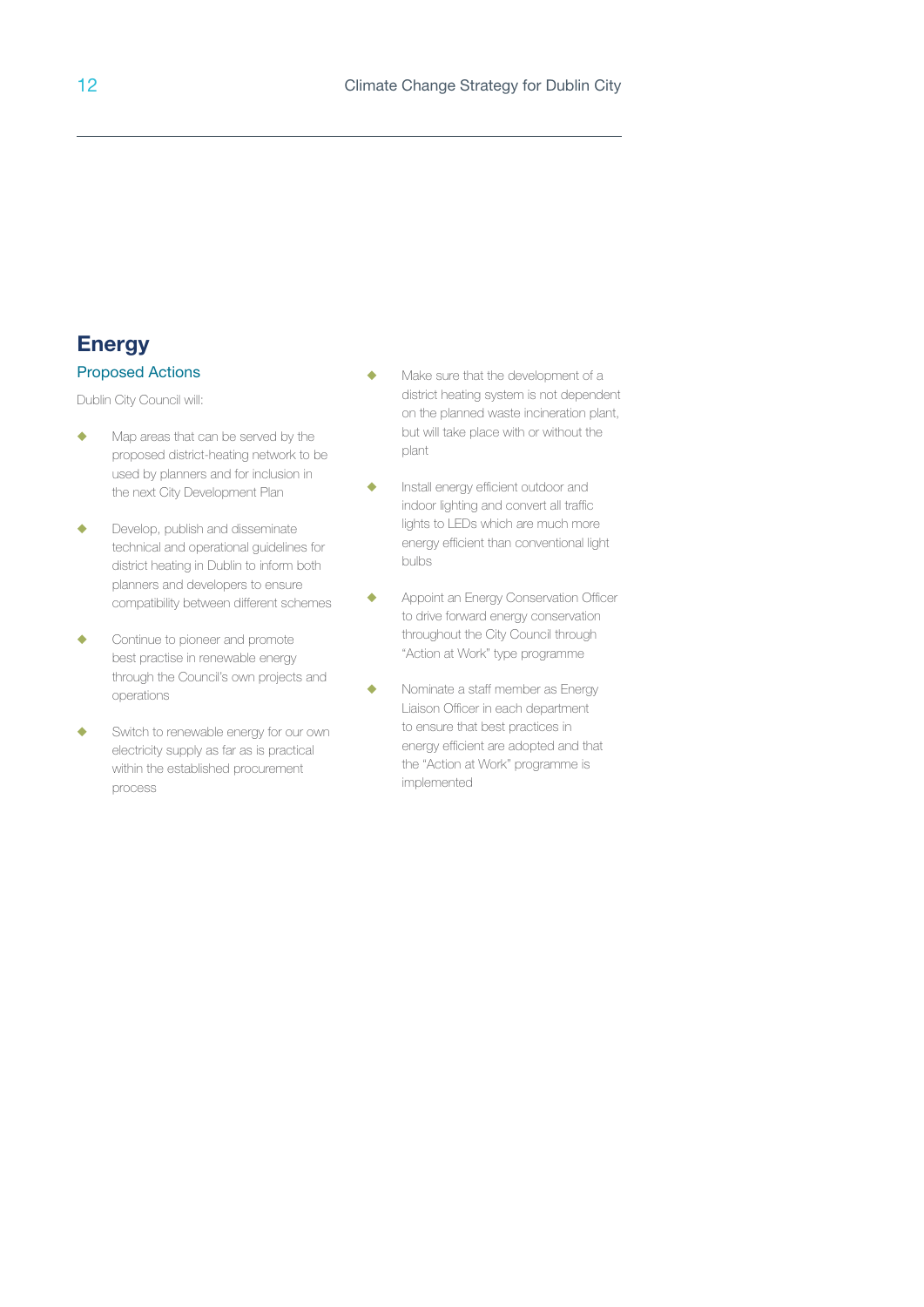## **Planning**

Actions taken by Dublin City Council



Dublin City Council Image: Dublin City Councilmage:

*York Street Development. Designed to maximise solar gain and solar panels for hot water.*

Dublin City Council has together with Codema initiated an Action Plan on Energy for Dublin, which is currently under development. This Action Plan will provide a framework for development in the three sectors that contributes most to climate change in Dublin: the residential, commercial and transport sectors.

Apart from this there are also numerous other actions that have been taken within planning to reduce the GHG emissions, as follows:

#### Energy use in the residential sector:

There has been extensive refurbishment within the existing city Social Housing stock resulting in the elimination of fuel wastage among the tenants. Over the past ten years efficient gas fired central heating has replaced the old solid fuel fires, with major benefits to both the environment and quality of the living space. Also, energy efficient windows have been installed in most of the dwellings, roof insulation has been added and some of the newer dwellings are being provided with solar heating. Dublin is one of the partners

in the on-going European project ROSH (Refurbishment of Social Housing) where the overall objective is to promote energy efficient and sustainable retrofitting of social houses in the participating cities. The project runs for 30 months and will influence the decision making process for retrofitting of social houses in order to stimulate the market to increase the amount of social houses being retrofitted.

Regarding new residential and commercial developments, a variation to the Dublin City Development Plan has been proposed, which requires that all new buildings be rated at least B1 from 2008 and rated at least A3 from 2009. This will be extremely significant since new buildings will have a life span of 50 to 100 years and retrofitting them at a later date is much more expensive.

An example of a new development site where Dublin City Council has implemented high energy and environmental standards is York Street. For instance this area has: solar panels on the roof for hot water, maximisation of solar gain through a C-shaped building facing the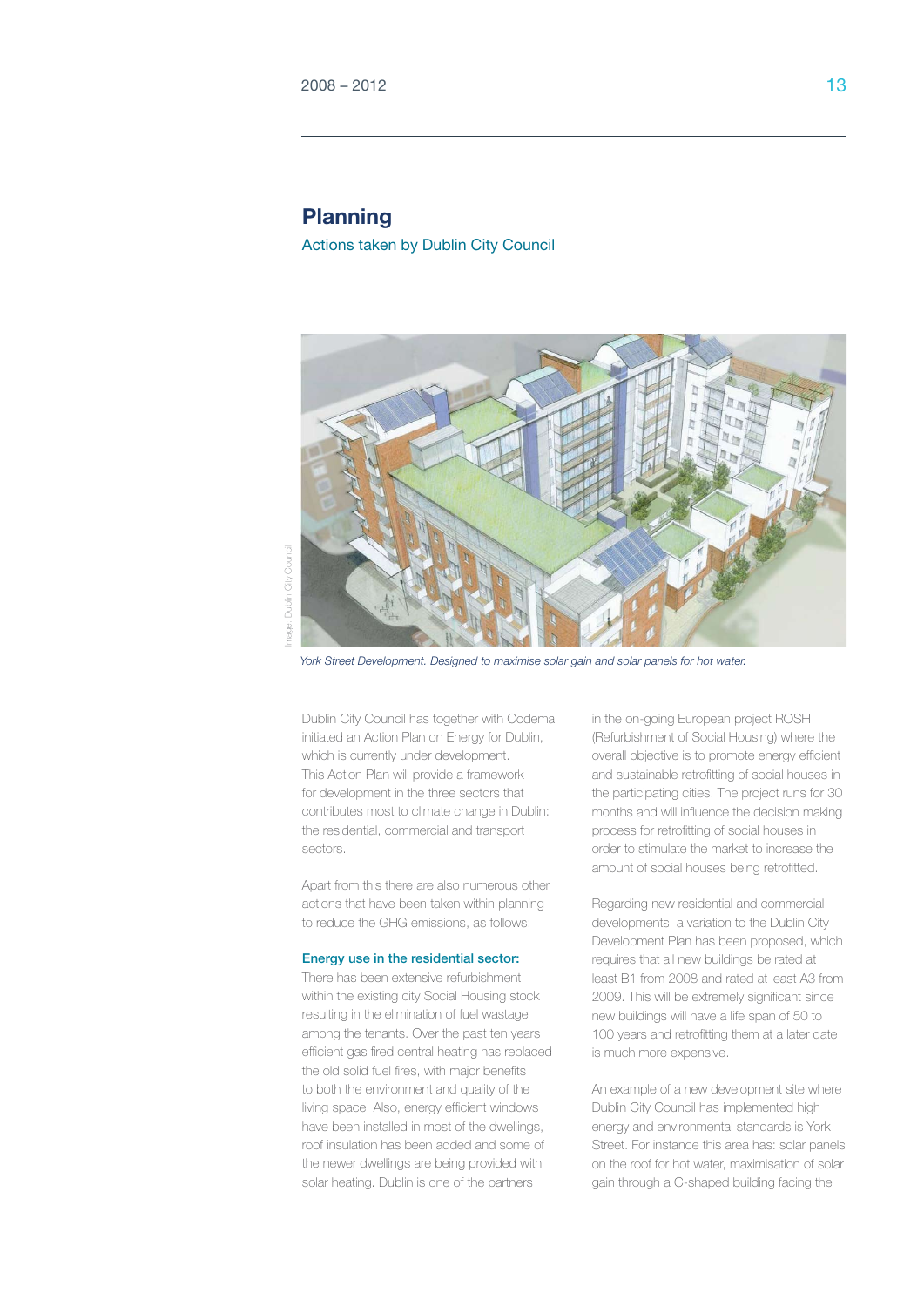## **Planning**

#### Actions taken by Dublin City Council

south, folding glazing on balconies that enables heat to be captured in wintertime, "pay for what you use" heating system, energy education programmes for tenants, water collection system, green roofs, a waste and recycle facility with a compost, bird boxes etc.

Another example is Ballymun where there has been a major effort to create an economically, socially, environmentally and physically sustainable area. The energy and environment strategy for Ballymun defines best practice for energy efficiency, environmental sustainability and water conservation across 100% of the site, including solar panels, heat pumps, high degree of insulation etc. The project involves the construction of 4,000 new houses in five new neighbourhoods.

**Consolidation:** As Dublin City Planners have been looking at the issues of density and height they have concentrated on the scope for density and height along new public transport corridors and within prime urban centres. Scope has also been identified in the large under-utilised industrial lands in suburban locations. Criteria will be set out for the inner city to indicate under what circumstances any height enhancement may be considered.

**Transportation:** Examples of what has been done within the transport sector in connection with planning are the construction of the LUAS and the Port Tunnel.

#### **Targets**

#### **Indicators**

- 5. Number of A and B rated buildings within the social and private residential sector and as a percentage of the total stock
- **6.** Number of A and B rated buildings within the commercial and public buildings sector and as a percentage of the total stock Proposed Actions

In order to reach the targets above, the actions below will be taken by Dublin City Council

#### Dublin City Council's Own Activities

- Carry out an economic analysis of the cost of (a) stabilising Dublin's total  $\mathrm{CO}_2$  emissions at present levels and (b) reduction of  $\mathrm{CO}_2$  emissions by 3% per year, as part of the Action Plan on Energy for Dublin
- Set an overall average target of minus 3% per year reduction in total energy end-use for the Council's own operations, giving total reduction of 33% by 2020, in line with the national targets and exceeding the requirements of the EU Energy End-use and Energy Services Directive
- Reduce the energy consumption across all Council owned social housing and within its own facilities through education and refurbishment. As a part of the Energy Action Plan, detailed audits of Dublin City Council's buildings will be carried out. In the audits opportunities of energy efficiency and use of renewable energy will be delivered
- Promote the use of solar thermal panels in both private and public housing
- Carry out a pilot demonstration project for Passive House Standard Housing in one of the new Social Housing schemes
- Target and promote a carbon neutral Sustainable Communities demonstration project in each of the five city Areas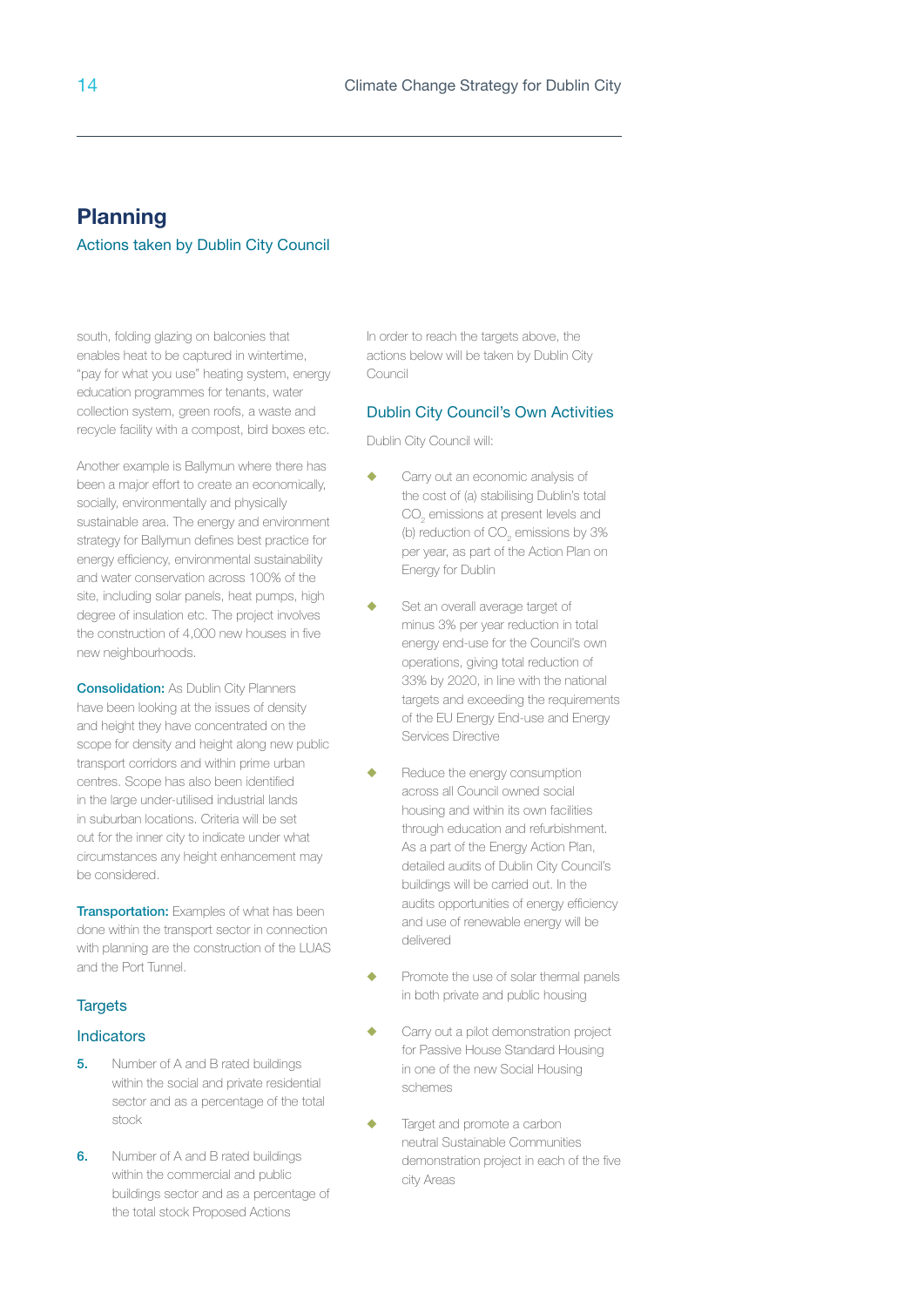## **Planning**

**Targets** 

#### Sustainable Planning

Dublin City Council will:

- $\bullet$  Include good information in all planning projects so that people are willing to live in new forms of housing, be more energy conscious, conserve water, recycle and be more litter conscious, and use public transport
- $\blacklozenge$  Promote overall sustainability in developments and not only focus on individual areas

#### Energy Use in the Residential and Commercial Sectors

Dublin City Council will:

- Influence private builders to improve the design standards of new buildings through the variation of the Dublin City Development Plan 2006-2011
- $\triangle$  Introduce requirements demanding highest energy saving standards in planning permissions for alterations of existing buildings
- Investigate new financial support mechanisms for delivering local advice, guidelines and information to building owners in order to encourage refurbishment of the existing building stock (commercial and residential), as these services can not be delivered at local level at zero cost
- Develop a programme for small businesses to help them be more energy efficient, as 96% of Dublin businesses are small and medium enterprises
- As part of the programme to reduce leakage and conserve drinking water,

continue to replace defective mains through the Dublin Region Watermains Rehabilitation Project

- Promote water conservation through the Water Conservation Officer, the Tap-tips campaign and implementation of the 'Bye-laws for the Management of Water Services and Conservation of Drinking Water 2003'
- Promote the of "grey" water where appropriate

#### Consolidation

Dublin City Council will:

Develop a more consolidated city as far as possible

#### **Transport**

- $\triangle$  Take sustainable transport aspects into consideration when planning new housing area
- Influence the improvement of the public transportation network
- Extend and improve the cycling and walking network
- Facilitate the location of park and ride sites in new areas adjacent to good public transport
- $\blacklozenge$  Thoroughly evaluate the environmental aspects before giving planning permissions for shopping centres, specifically examining carbon miles for goods sold and proximity of the centres to their customers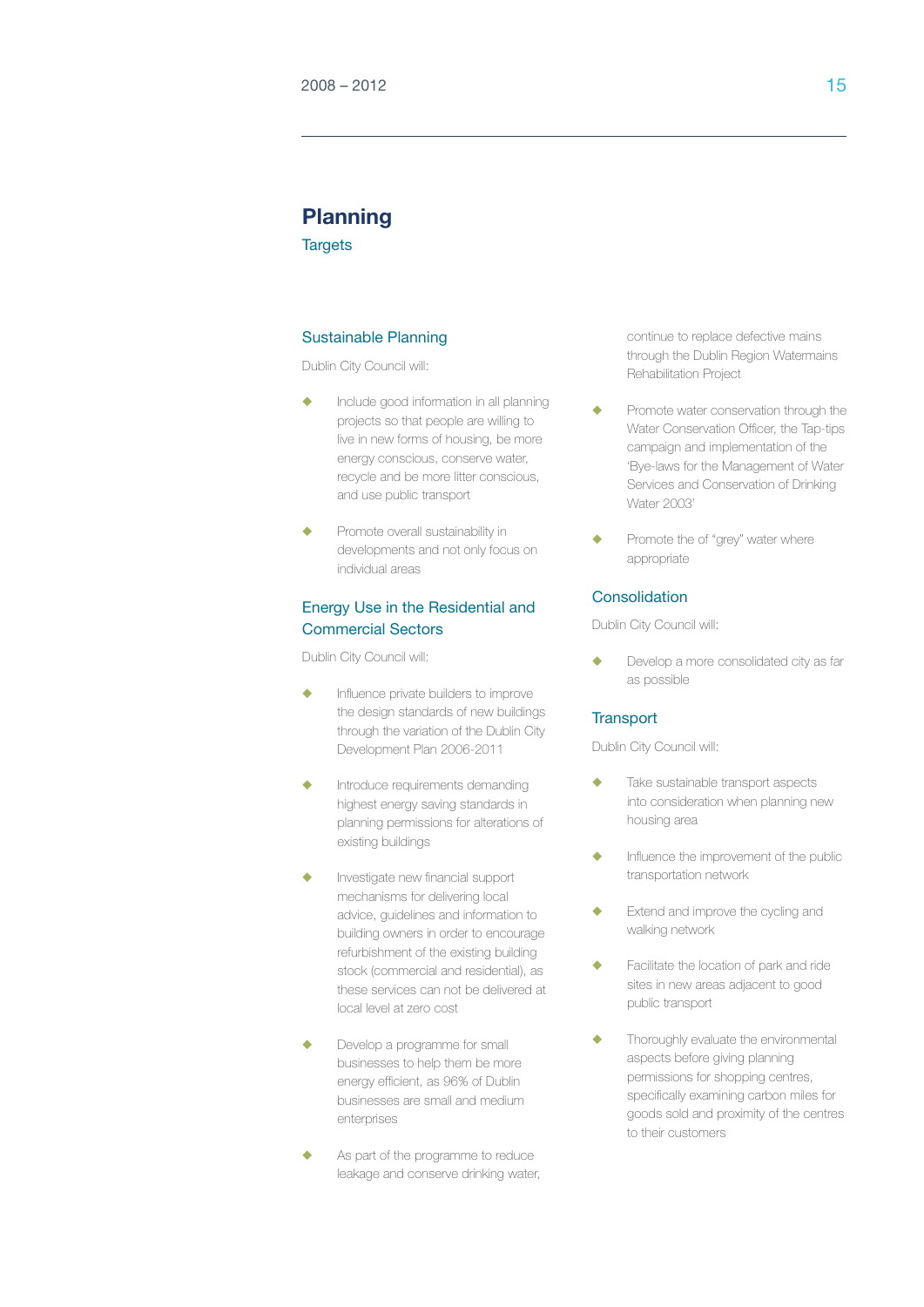## **Transport** Actions taken by Dublin City Council

Dublin City Council is working and will continue to work with both hard and soft measures.

Pedestrian: Dublin City Planners have prepared a plan with walking routes within and between the centres on the north and south side of the Liffey, in order to enhance and strengthen the centre of Dublin and promote walking. However, there is still a great need to make the city more pedestrian friendly.

**Cycling:** 160 kilometres of bicycle lanes have been constructed in Dublin.

Public transportation: Since all efforts to reduce car traffic will have only a small impact if a good public transportation system is not in place, Dublin City Council has been working actively to increase the number of trips made by public transport and to reduce the dependency on private car trips since 1994 when the report The Dublin Transport Initiative was written. Apart from reducing the GHG emissions public transport is clearly more efficient than cars in terms of person trips and promoting public transport therefore also reduces congestion.

One of the measures has been the implementation of the Quality Bus Corridors throughout Dublin. In autumn 2007 there were 13 QBC routes operating in the City Council area and more are planned. Measurements have shown that there is an 18% decline in cars on these routes.

Some necessary major improvements will be delivered by Transport 21, for example the construction of a metro and the extension of LUAS.

**Freight transport:** The use of the city centre by heavy goods vehicles (HGVs) has been restricted with the opening of the Dublin Port Tunnel and the introduction of the ban on 5+ axle vehicles, which has resulted in a reduction in HGVs of between 85 and 94% in the city. Before the Dublin Port tunnel was opened Dublin experienced 9,000 HGV journeys daily. The tunnel has resulted in cleaner air, an improvement for public transport and pedestrian and cycle facilities, reduced congestion, safer streets etc.

**Intelligent Transport System: Dublin City** Council has invested in Intelligent Transport System that manages the city traffic in different ways to increase the efficiency, safety and reduce the GHG emissions. For example there are today 550 traffic signals on the systems and they have been shown to reduce the fuel consumption by up to 20% due to the controlled sequencing of traffic signals. The Intelligent Transport System is also utilised to assist public transport. For example, the LUAS is being given priority through the junctions and it has been estimated that this reduces the journey time by 15 minutes. The possibility of extending priority to buses could be further investigated.

Traffic lights: When it comes to the replacement of conventional bulbs in the traffic signals with the more energy efficient LED signal types, Dublin City Council has taken a lead role. The 3,000 lights changed so far saves approximately  $682$  tonnes of  $CO<sub>2</sub>$ per year and by 2010 when the project is complete 2,000 tonnes will be saved per year. Dublin City Council Traffic Department also uses solar power for all its 900 parking meters throughout the city.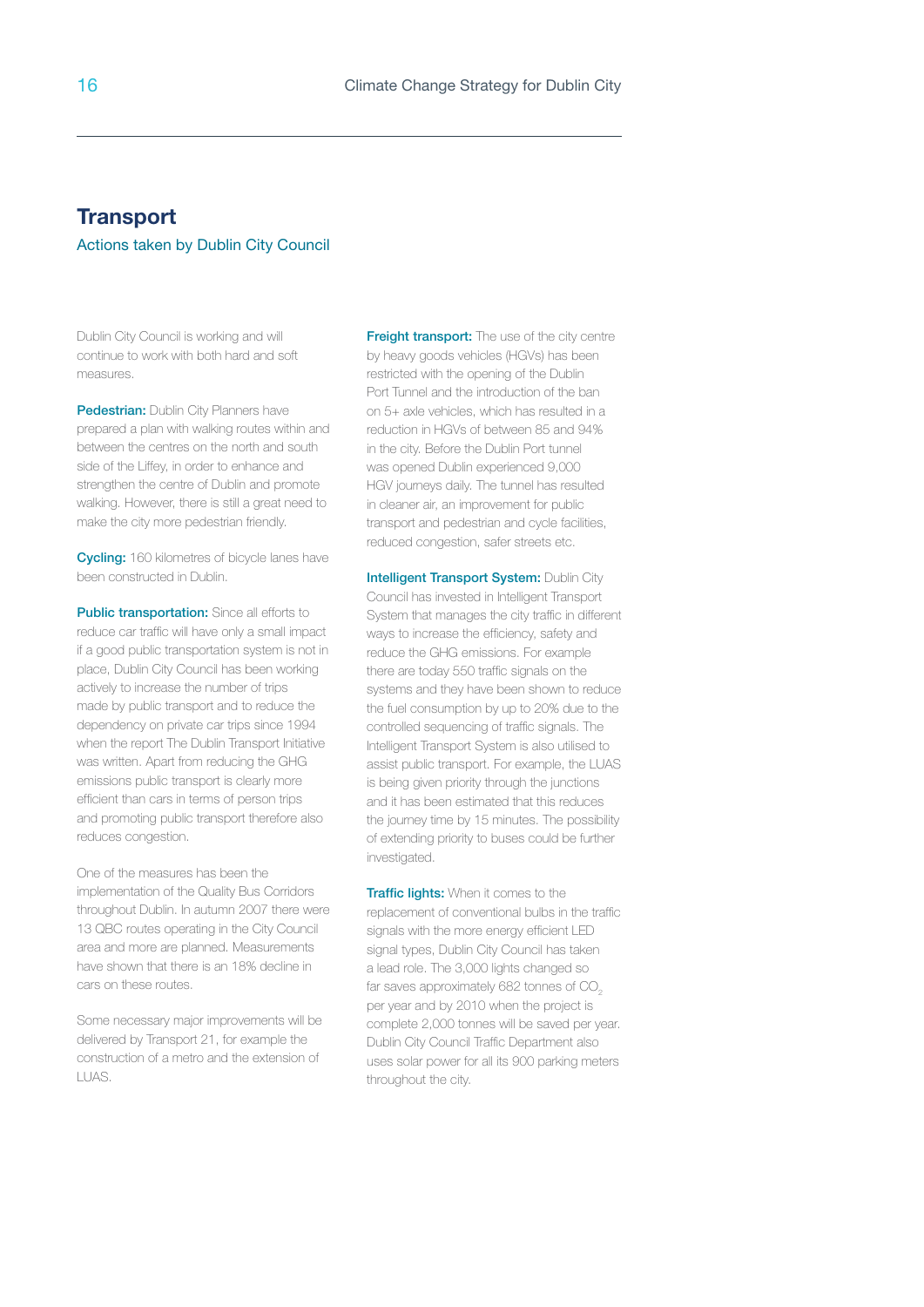## **Transport**

Actions taken by Dublin City Council



City Council Image: Dublin City CouncilDublin ( mage:

*LUAS. The extension of the LUAS under Transport 21 will significantly increase passenger numbers.*

Mobility management: It is important to use the opportunity that a new built area offers to implement the ideas of Mobility Management. Therefore, as part of all major planning applications the Traffic Department assesses the application in terms of its sustainability and requires a mobility plan. This plan is required where a development is likely to generate significant trip demand. The aim of the mobility plan is to reduce demand for and use of cars by increasing the attractiveness and practicality of other modes of transport.

Dublin City Council and CODEMA are partners in the European project ASTUTE which aims to promote mobility managements plans and more sustainable modes of transport.

Under the ASTUTE project and in partnership with VIPRE and CODEMA, Dublin City Council is developing a work place travel plan for its own employees. A work place travel plan is a tool, which reduces car trips, improves access, provides and promotes sustainable travel alternatives, and makes more efficient use of existing transport resources and infrastructure.

Renewable energy: Dublin City Council is currently setting up a licensing system for cooking oil from food service establishments such as hotels and restaurants. Biodiesel can be produced from recovered cooking oils and this potential will be pursued. Within the Dublin City Council fleet there are 19 bioethanol vehicles and 21 electric vehicles.

#### **Targets**

#### **Indicators**

- 7. Number of pedestrians and cyclists crossing the canals, as measured by the annual 'cordon' survey
- 8. Number of passenger-trips on Dublin Bus and LUAS per year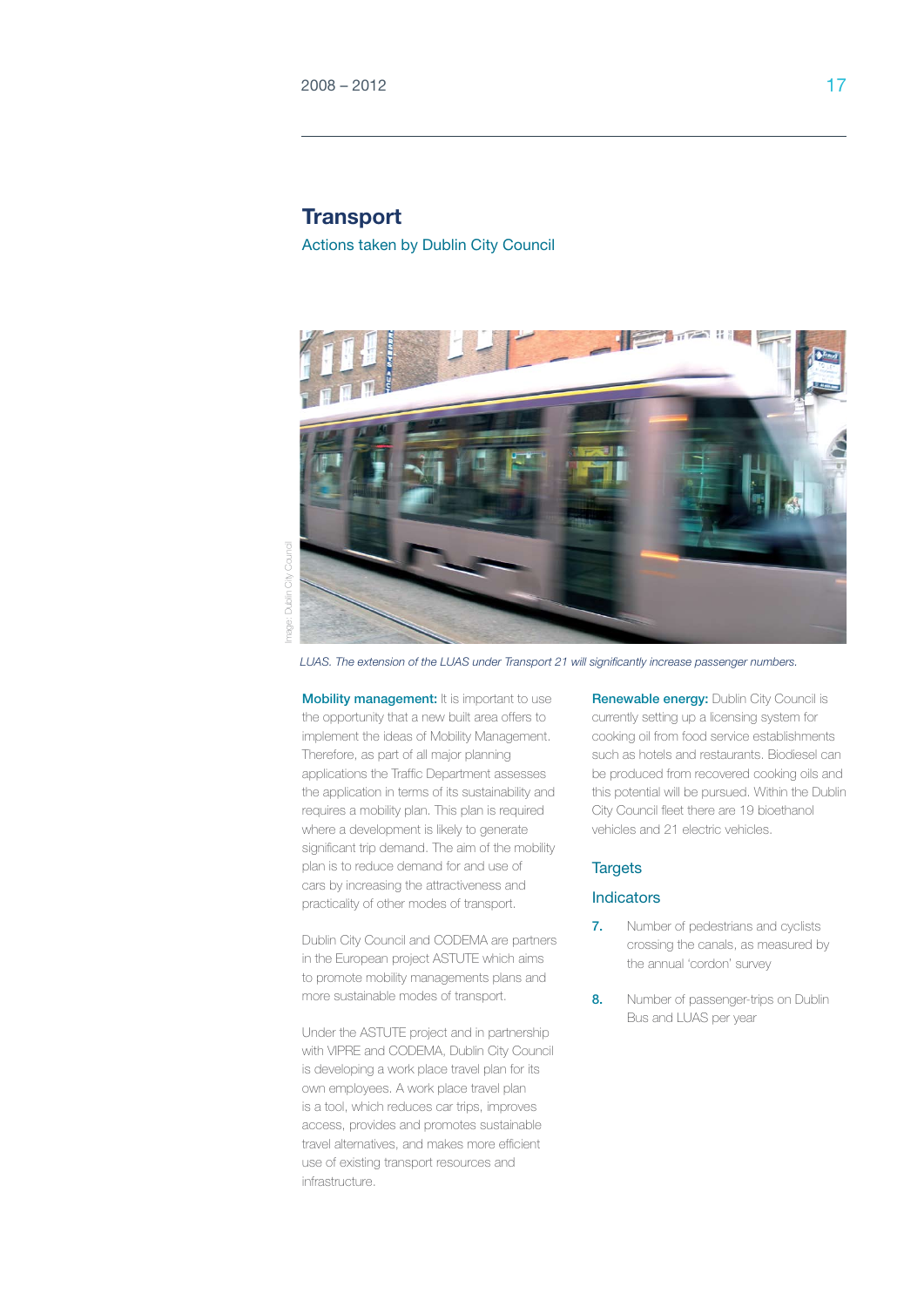## **Transport**

#### Actions taken by Dublin City Council

#### Proposed Actions

In order to reach the targets above, the actions below will be taken by Dublin City Council.

#### Dublin City Council's Own Activities

Dublin City Council will:

- **EXECUTE:** Promote clean and efficient vehicles for the Dublin City Council fleet, through the procurement process and it will also demand these types of vehicles when procuring transportation services (taxi etc.). Due regard will be given to life cycle analysis which will apply where reliable information is available
- $\triangleleft$  Adopt a travel policy regarding journeys made by Dublin City Council employees on the behalf of Dublin City Council (conferences etc) that requires employees to chose sustainable modes of transport when possible
- $\leftarrow$  Organise conferences and other such events at locations that are reachable by public transport
- $\leftarrow$  Facilitate employees to cycle to work and also encourage them to do so by for example providing showers and lockers and bicycle parking and arranging contests and events
- **EXECUTE:** Assess the parking situation for employees and withdraw free parking to as large extent as possible

#### Bicycle and Pedestrian

- $\triangle$  Increase the number of secure cycle parking spaces across the city and in the car park or outside locations of Council offices/property
- **th** In conjunction with the Director of Traffic, increase safety measures at junctions for cyclists and pedestrians
- $\leftarrow$  Improve connectivity of the cycle lane network
- $\triangle$  Start up the rental service Dublin City Bike
- $\blacklozenge$  Influence the possibilities to bring bicycles on trains and buses
- ◆ Develop a marketing strategy to promote cycling
- $\leftarrow$  Expand pedestrianisation where possible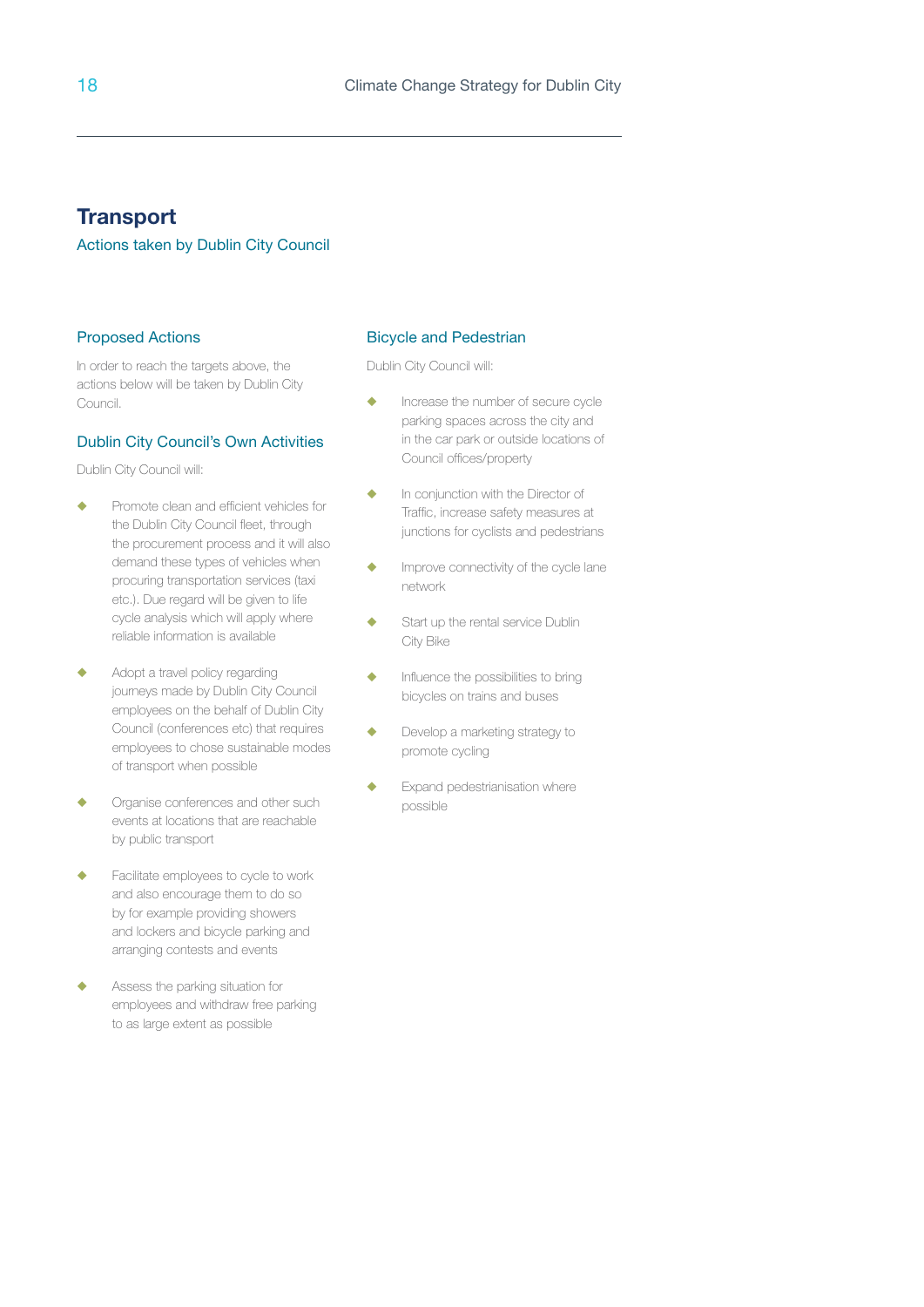## **Transport**

Actions taken by Dublin City Council

#### Public Transportation

Dublin City Council will:

- $\leftarrow$  Continue the provision of QBCs (through the QBN office)
- Continue discussions with the bus companies of the possibility of real time information, which provides timely and accurate data such as route number, final destination, waiting time and service disruptions etc. and which can increase the use of public transport by 6%
- Investigate the possibility of introducing a uniform ticket system for all public transport, possibly also including rental fees for car sharing services and rental fees for bikes

#### Renewable Fuel

Dublin City Council, in conjunction with key interest groups, will:

- Promote the use of renewable fuels within the bus fleet
- Promote the use of renewable fuels within the Council's vehicle fleet
- Promote more research into renewable fuels in Dublin City Council's fleet of vehicles

#### Freight Transport

Dublin City Council will:

- **+** Promote a shift to rail freight transport
- $\bullet$  Investigate the possibilities of building a logistics centre (or several) where trucks leave their goods and then clean vehicles can transport them into the city on optimised routes

#### Mobility Management

Dublin City Council will:

- Promote the use of Mobility Management Plans, including Workplace Travel Plans, within the public and private sectors and for the Council's own staff
- **The Promote the use of video conferences**
- $\leftarrow$  Implement school travel plans, in cooperation with An Taisce's Green Schools programme

#### Car Restriction

Dublin City Council will:

 $\blacklozenge$  Investigate the possibilities of further restricting car traffic in the city centre and giving higher priority to pedestrians at traffic lights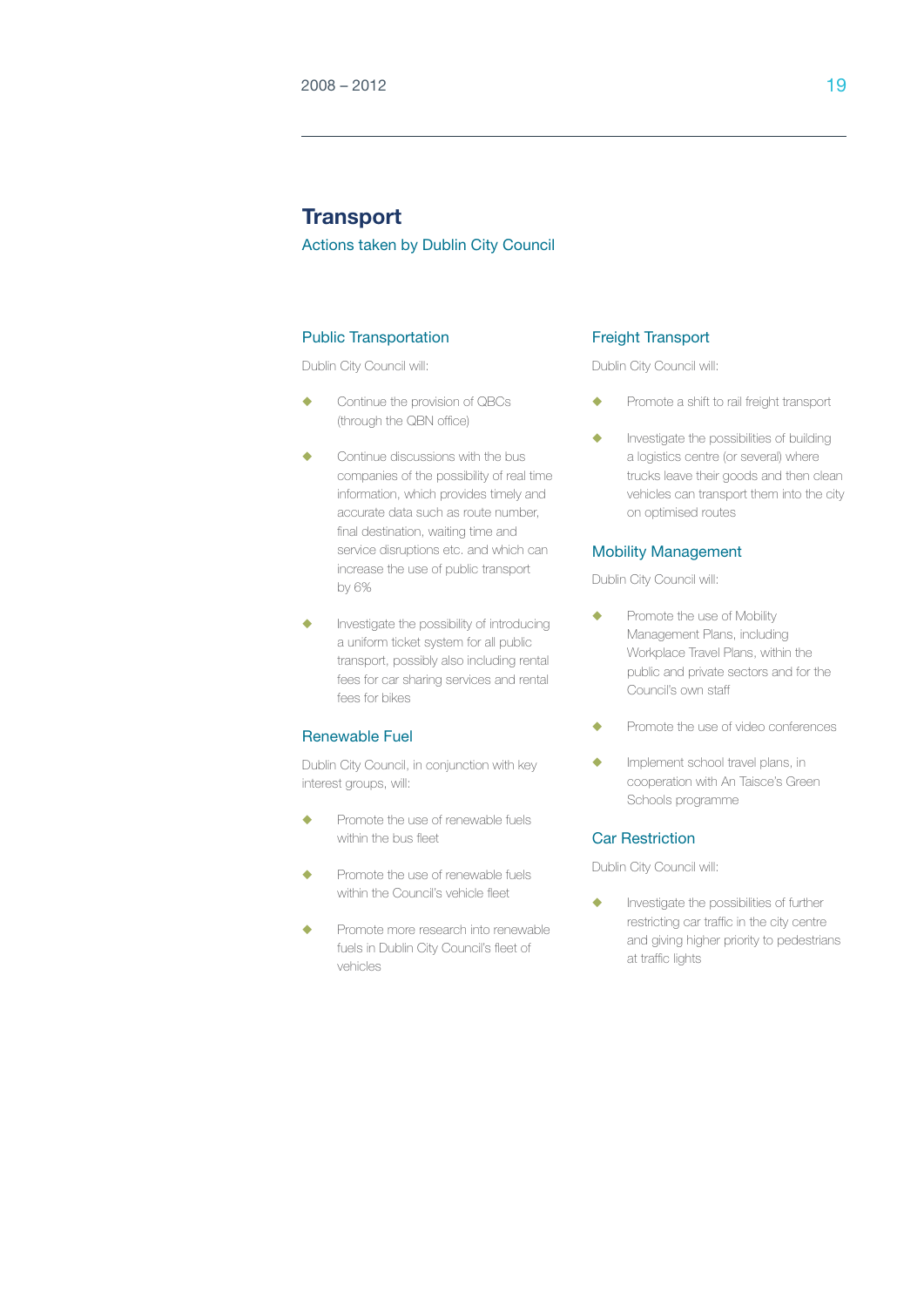### **Waste Management**

Actions taken by Dublin City Council



*Recycling Centres play an important role in helping communities to recycle more materials.*

**Prevention:** To prevent the generation of waste a fundamental behavioural change in waste management practices is required by the householder, business, industry etc. In the Waste Management Plan there is an aim to prioritise waste prevention across all sectors and Dublin City Council has given a commitment to provide adequate resources and staff to educate and raise awareness. Therefore, Dublin City Council has appointed an Environmental Awareness Officer, whose focus is to educate the community on better waste practices including prevention and minimisation of waste.

Furthermore, Green School Officers have been appointed by Dublin City Council, with the function of developing environmental management systems (including waste management) in schools. To date, two Green Business Officers have also been appointed in the Region with the task of raising the awareness of waste prevention and minimisation in the business and industrial sector. Further appointments are expected.

In addition to staff resources in this area, Dublin City Council funds a dedicated regional waste awareness website, www.DublinWaste.ie. The website, which

receives in excess of 120,000 hits per month, contains helpful information for preventing, minimising and recycling wastes. Also, a pay-by-use weight system for non-recyclable material was introduced in 2005, which further encourages people to prevent and minimise waste.

Reuse: In 2006, the FREE Trade service was launched in Dublin and with it the implementation of a sustainable resource reuse policy. The web-based service allows people to advertise unwanted items for free, and thus extending the life span of items. To date it is estimated that approximately 14,000 items have been reused through the service. Dublin City Council funds the on-going development and maintenance of FREE Trade. Supporting advertising campaigns continue to be rolled out to raise the profile of the service fully. Dublin City Council also supports a range of community reuse schemes.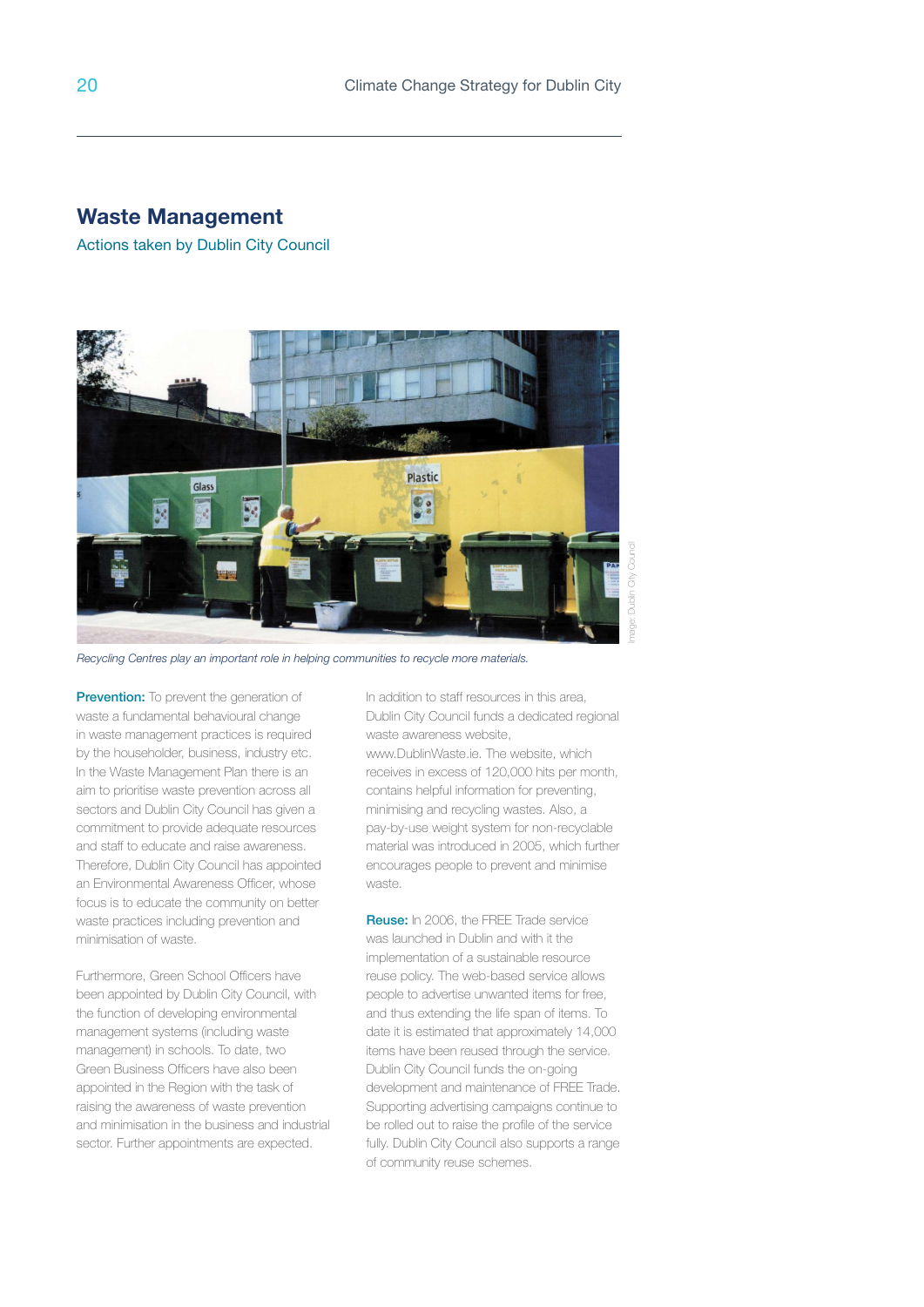## **Waste Management**

Actions taken by Dublin City Council

#### Materials Recycling and Biological

**Treatment:** The green bin collection service provides householders with a readily accessible outlet to maximise the recovery of dry recyclable materials. The service has grown steadily and by early 2007 it was servicing over 400,000 householders in the region. Dublin City Council have begun to extend the service by increasing the collection frequencies and adding plastic bottles to the materials accepted. In addition, Dublin City Council together with the other Dublin Local Authorities have purchased a site at Ballymount in South Dublin and are developing a sophisticated materials recovery facility for the Region.

The delivery of the brown bin service to householders across the city is a key part of the waste strategy. The service will divert organics away from landfill and thereby reduce the GHG emissions. The separately collected material will be diverted to higher waste treatment solutions, such as composting and anaerobic digestion, and provide for better resource efficiency.

The rollout of the household brown bin for the collection of kitchen and food waste materials commenced in 2006 and is now serving about 70,000 householders in the Dublin Region. It is proposed to substantially complete the roll out in the Dublin City Area by the end of 2008. The provision of biological treatment capacity is underway, with two central facilities planned: at Ballyogan (composting process) and Kilshane Cross (anaerobic digestion is open for consideration).

**Energy Recovery:** The delivery of the Poolbeg WtE Plant is at an advanced stage of planning. The current expected date for opening is early 2012.

**Landfill:** The current landfill operations at Balleally and Arthurstown will only continue in the short-term until alternative capacities are available. Dublin City Council together with the other Dublin Local Authorities aim to deliver one regional disposal facility for the landfilling of non-combustible and other wastes in the long term. This long-term regional landfill facility, in North County Dublin, is due to be operational by the end of 2009.

Transportation of Waste: To limit the transportation of waste, the aim is for Dublin to become, as far as possible, self-reliant in terms of waste management. To fulfil this, the development of centralised biological treatment facilities, materials sorting, WtE and landfill facilities are underway. All of the planned facilities are sited within the Dublin Region at locations selected following detailed siting studies and assessment of waste flows. The chosen sites will limit travel distances for the movement of waste within the Region.

In response to the fractioning of the collection service, the Dublin Region has varied the Waste Plan to ensure the management of the service takes GHG emissions into account.

#### **Targets**

#### Indicator

- **9.** Tonnes of (methane producing) organic waste diverted from landfill
- **10.** Share (%) of waste that is recycled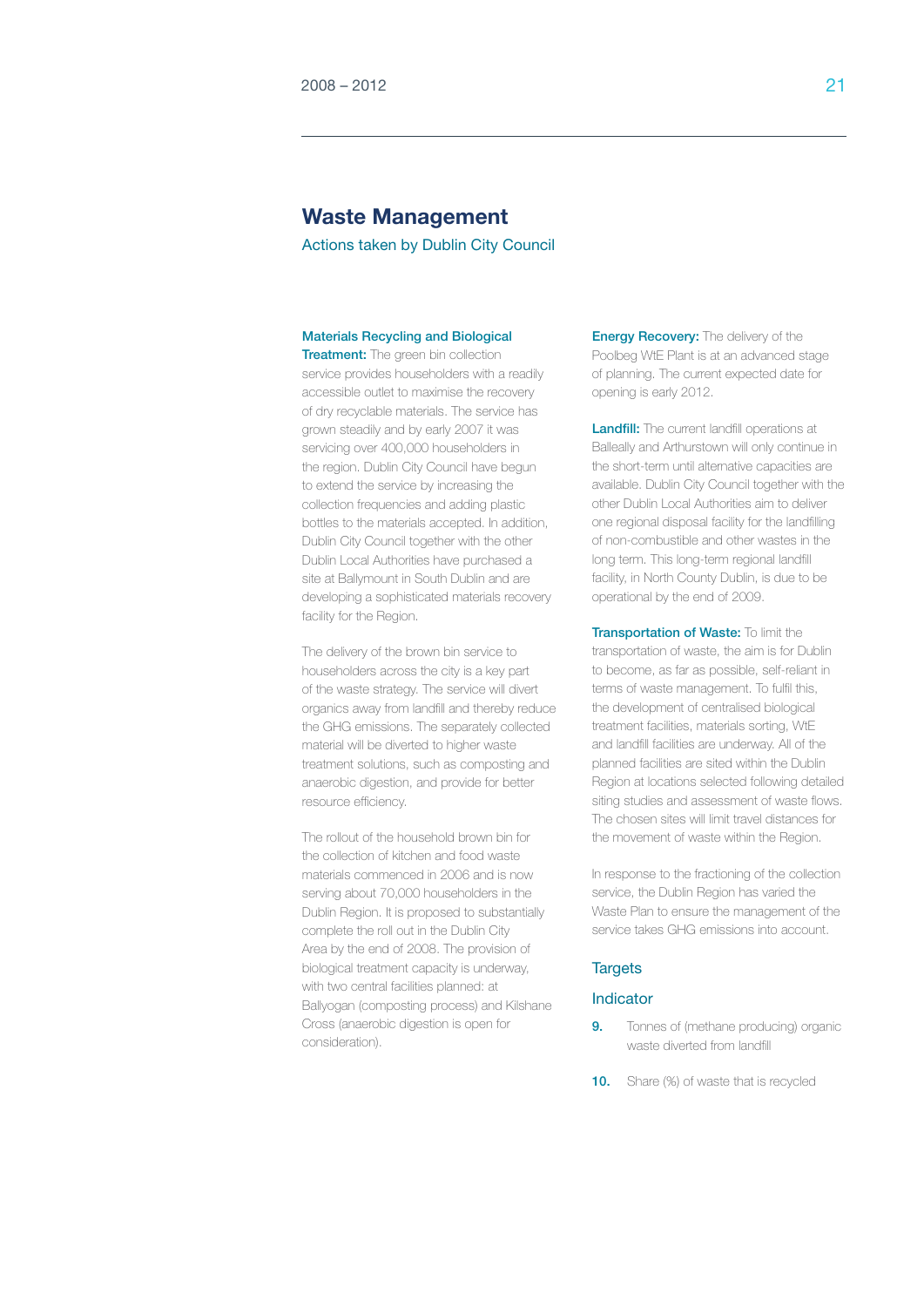## **Waste Management**

#### Actions taken by Dublin City Council

#### Proposed Actions

In order to reach the targets above, the actions below will be taken by Dublin City Council.

#### Dublin City Council's Own Activities

Dublin City Council will:

 $\leftarrow$  Under its new green procurement guidelines, make demands regarding packaging and other waste related issues when procuring supplies etc.

#### Prevention

Dublin City Council will:

Continue to expand the resources for awareness and educational staff and campaigns specifically targeted at waste prevention at the household, school and business level

#### **Reuse**

Dublin City Council will:

- Continue to promote and extend the FREE trade web service
- Maintain the support of existing community reuse schemes through educational and financial support and support the development of new initiatives

#### Materials Recycling

Dublin City Council will:

- Meet the 59% recycling target by 2013 and make Dublin a leading recycling region in Europe
- Monitor the development of new internal

markets for recyclables and actively consider the use of recyclable products in line with the new green procurement guidelines

 $\leftarrow$  Implement the Commercial Waste Bye-Laws to ensure that business and industry source-separate specific recyclable and organic waste generated on-site

#### Biological Treatment

Dublin City Council will:

- $\leftarrow$  Progress the delivery of the centralised treatment facilities for Dublin as swiftly as possible
- $\blacklozenge$  Implement a phased rollout of the brown bin across the city to be substantially completed by the end of 2008

#### Energy Recovery

Dublin City Council will:

**Continue to develop the district-heating** project for the city

#### Landfill

Dublin City Council will:

**Ensure that landfill gas capture rates** of 70-75% are achieved at the existing and proposed landfill facilities to minimize the emissions

#### Waste Transportation

Dublin City Council will:

 $\blacklozenge$  Optimise the routes travelled by the waste collection vehicles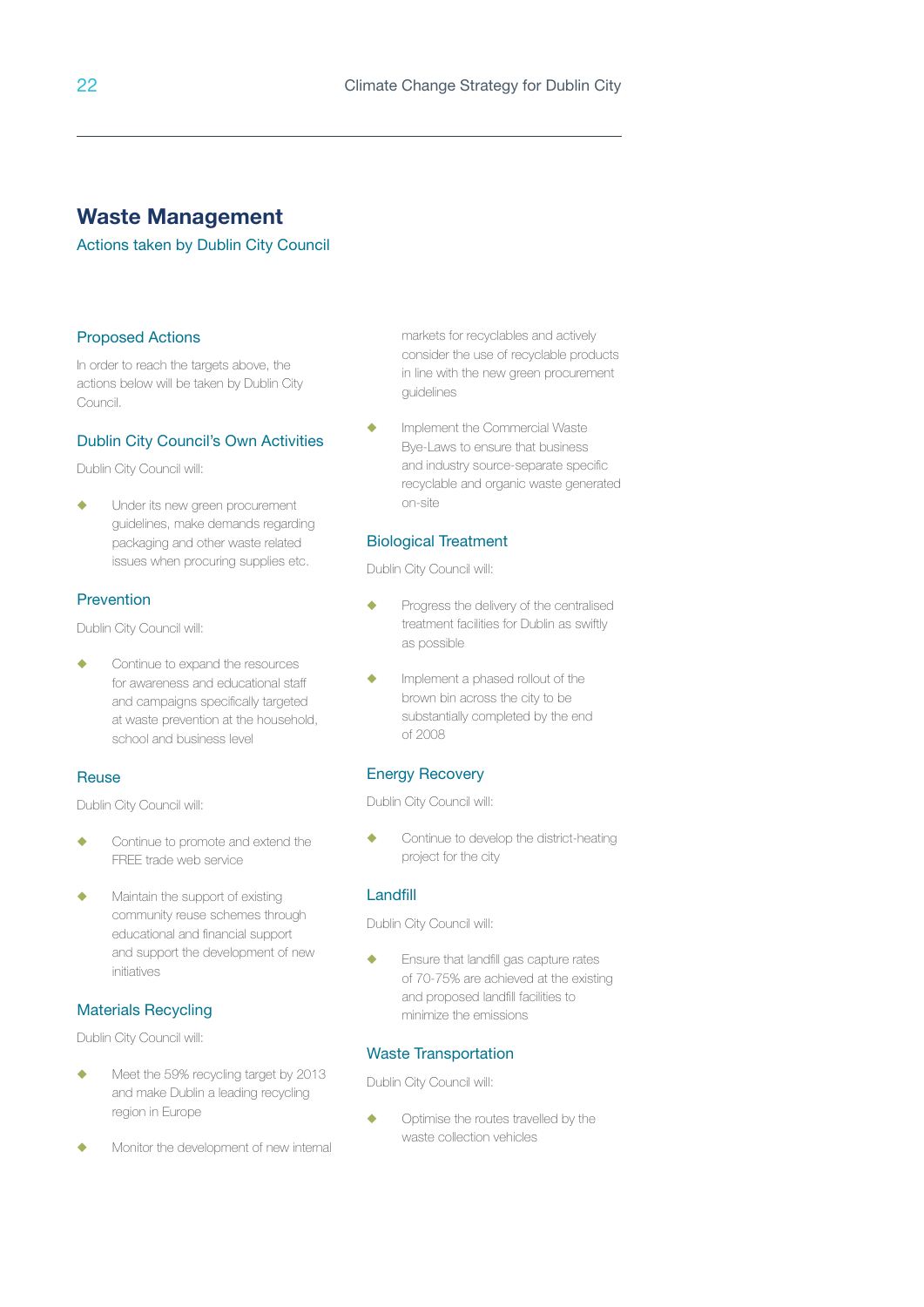## **Biodiversity**

Actions taken by Dublin City Council



Image: Dublin City CouncilDublin City

*Tree Canopy.*

Dublin City Council created the post of Biodiversity Officer in 2005 and the draft Dublin City Biodiversity Action Plan was finalised in February of 2008.

#### **Targets**

#### **Indicators**

- 11. Tree Canopy Cover within the city area to contribute to carbon sequestration (no. of trees)
- 12. The total amount of 79, 711and Z12 lands zoned in the Dublin City Development Plan (hectares)

#### Proposed Actions

#### Actions to Survey Indications of Climate Change

Dublin City Council will:

Track changes in phenology in the National Botanic Gardens, Glasnevin and link data with meteorological data and make the results available within

Dublin City Council. In an Irish context, phenology is the most effective impact indictor of climate change, for example the length of the growing season of Lime tree

Initiate a project to survey present distributions of indicator butterfly/ moth species and track changes in distribution over time. Butterflies and moths are some of the most important indicators of climate change. Butterflies like the Marsh Fritillary are under threat due to land use changes such as the draining of wetlands and the demise of peat lands. Others such as the Holly Blue are increasing in numbers and have spread further north while many of our commoner butterfly species are flying earlier than before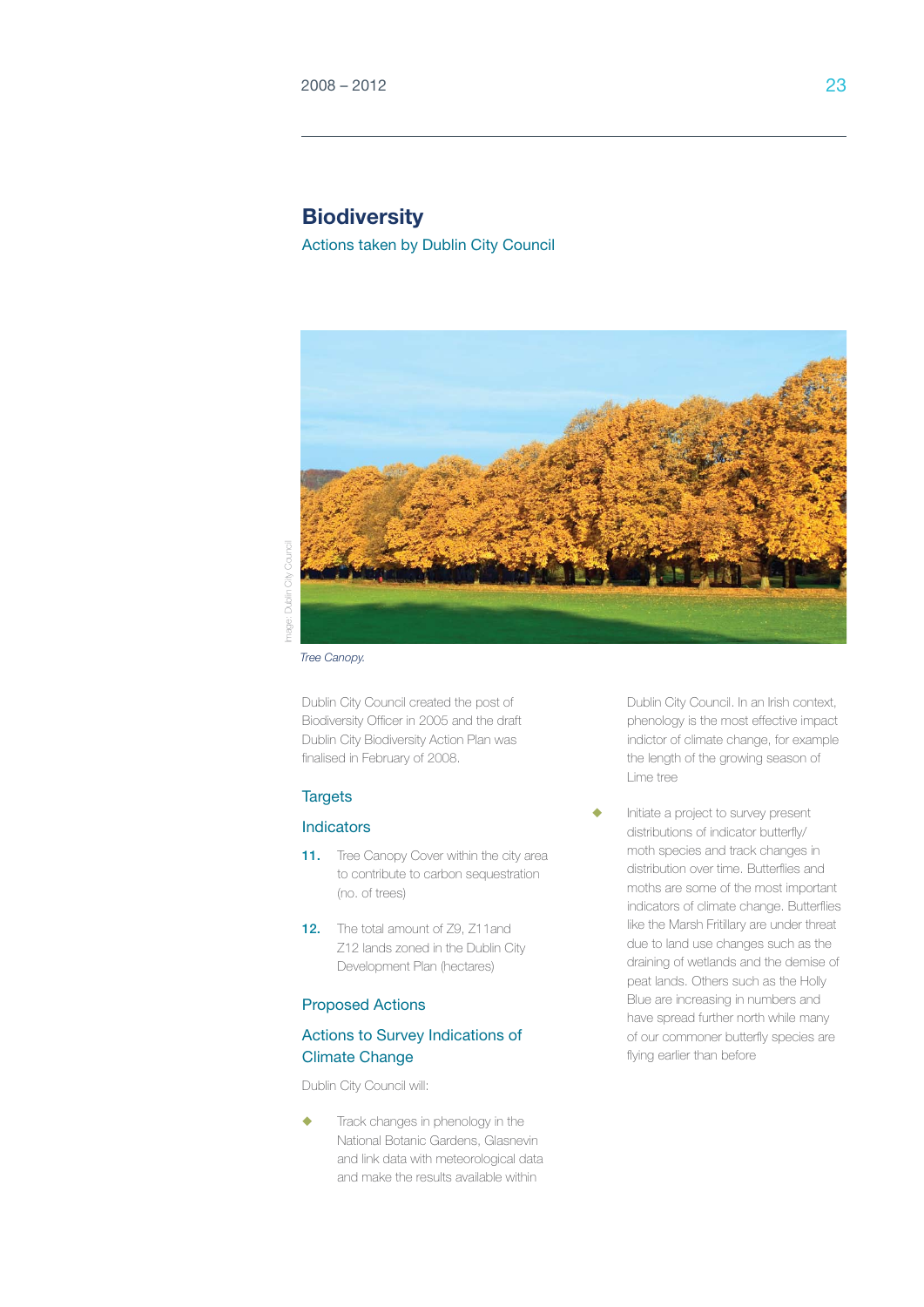## **Biodiversity**

#### Actions taken by Dublin City Council

 $\leftarrow$  Link with third level institutions to assess distribution and abundance of intertidal faunal species e.g. barnacles, limpets and topshells and common seaweeds and track changes in distribution over time. Temperature changes could alter the abundances in Europe of northern and southern intertidal species and possibly alter their geographic ranges and distribution

#### Actions to Mitigate the Effects of Climate Change on Biodiversity

#### Natura 2000 Sites

Dublin City Council will:

- $\leftarrow$  Ensure continued stringent protection of Natura 2000 sites currently 3649 hectares, which, together with connectivity between them are essential to mitigate against the effects of climate change
- Create a network of corridors linking Natura 2000 sites to each other, to green areas and to Dublin City conservation areas. Corridors must be appropriate, for example native Irish hedgerows/tree corridor, canal/river, wetland area, and parks. A cohesive network will allow the most resilient habitats and species to migrate and therefore it would provide the source for shifting ranges of habitats and species
- Open up culverted streams and rivers. This is a mechanism of creating a corridor for species to move and adapt with changing climate. It is also providing much needed waterbody habitats for many species

#### Coastal Defence

Dublin City Council will:

- $\blacklozenge$  Use soft engineering options where possible. Soft engineering methods that can be employed to reinforce coastal defences. These allow for natural and continued accretion of three Natura 2000 sand dune habitats that occur in Dublin. It also allows the coastline to continue augmenting its natural defences against rising sea levels
- Provide coastal defences to protect the community and reduce risk of flooding
- $\leftarrow$  Ensure that any reclamation of estuary land will be carried out in a sustainable manner
- $\leftarrow$  Ensure that there will be no removal of sand from beaches. Measures to protect and rehabilitate dune systems will be implemented
- $\leftarrow$  Ensure that all coastal defence measures are assessed for environmental impacts

#### Planning

- u Conduct an evaluation of the impacts and threats of climate change on ongoing planning and development projects both from the mitigation and adaptation perspectives
- $\blacklozenge$  Maintain valuable mitigation habitats such as wetlands and forested areas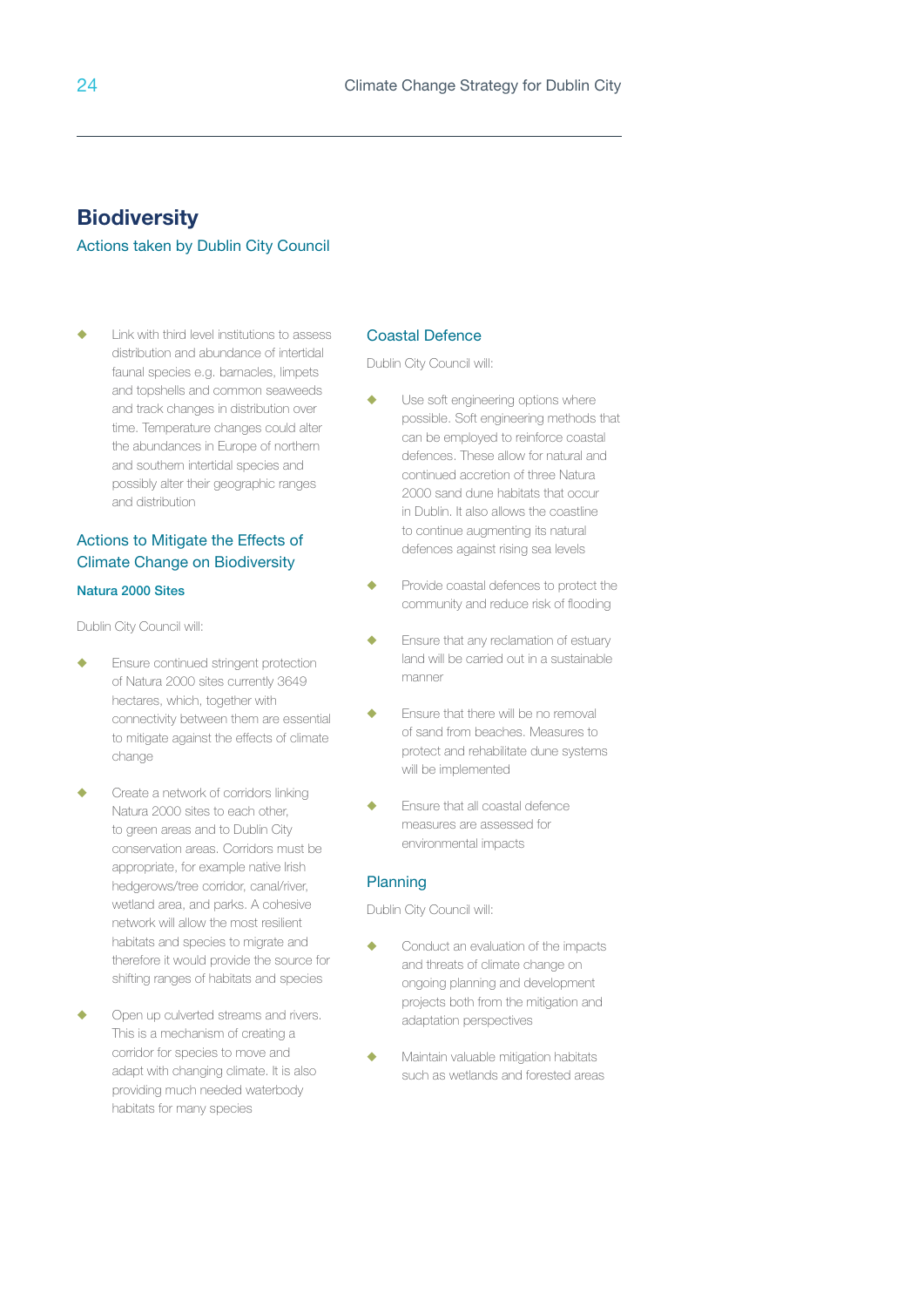## **Biodiversity**

Actions taken by Dublin City Council



Council Image: Dublin City Council $\tilde{a}$ Dublin

*Bull Island Mudflats.*

#### Planning contd.

Dublin City Council will

- Identify opportunities for new habitats, buffer zones and wildlife corridors
- $\leftarrow$  Ensure minimal and appropriately assessed development along riverine zones, including buffer zones

#### Wetland Provision

Dublin City Council will:

**•** Provide of new wetlands throughout the city. With increased temperatures there will be higher rates of evapotranspiration, which will cause drying of wetland areas. Artificial wetlands will be needed to act as attenuation ponds and also to provide habitat to fish, amphibian, invertebrate

species which in turn are needed as food for higher animals such as birds, bats, otters etc.

- Provide Integrated Constructed Wetlands with appropriate planting
- Use semi-permeable paving where possible to allow for seepage and to create habitat for micro organisms

#### Invasive Species

- Create a policy to eradicate invasive species
- Survey distribution of grey and red squirrel populations and formulate a management plan for the conservation of the red squirrel